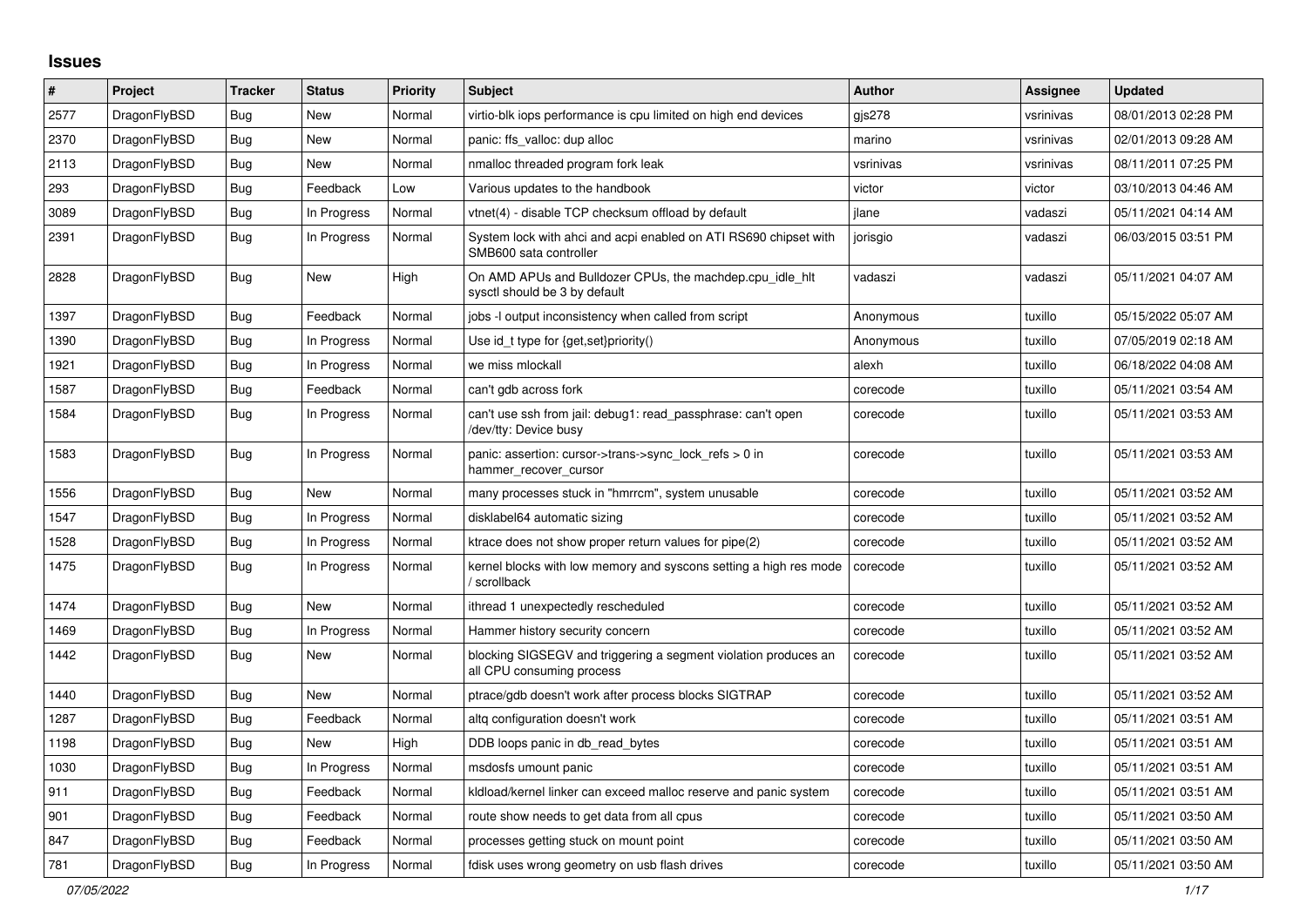| $\sharp$ | Project      | <b>Tracker</b> | <b>Status</b> | <b>Priority</b> | <b>Subject</b>                                                                             | <b>Author</b>    | <b>Assignee</b> | <b>Updated</b>      |
|----------|--------------|----------------|---------------|-----------------|--------------------------------------------------------------------------------------------|------------------|-----------------|---------------------|
| 742      | DragonFlyBSD | Bug            | In Progress   | Normal          | umount problems with multiple mounts                                                       | corecode         | tuxillo         | 06/25/2022 04:02 AM |
| 731      | DragonFlyBSD | Bug            | New           | Normal          | system freeze on "slice too large"                                                         | corecode         | tuxillo         | 06/25/2022 04:01 AM |
| 2416     | DragonFlyBSD | Bug            | New           | Normal          | ".' entry can be removed on mounted nfs filesystem                                         | ftigeot          | tuxillo         | 06/03/2014 04:40 AM |
| 1428     | DragonFlyBSD | <b>Bug</b>     | Feedback      | Low             | POSIX.1e implementation is too old                                                         | hasso            | tuxillo         | 05/11/2021 04:00 AM |
| 3028     | DragonFlyBSD | Bug            | In Progress   | Normal          | installer: confusion of set/get disk encryption passphrase dialogs                         | liweitianux      | tuxillo         | 06/03/2022 05:13 PM |
| 1293     | DragonFlyBSD | <b>Bug</b>     | New           | Normal          | 2.2.1-REL Installer Request                                                                | mk               | tuxillo         | 05/11/2021 04:00 AM |
| 2496     | DragonFlyBSD | <b>Bug</b>     | New           | Normal          | NTFS malloc limit exceeded                                                                 | plasmob          | tuxillo         | 02/19/2013 08:47 AM |
| 1876     | DragonFlyBSD | <b>Bug</b>     | New           | Normal          | devfs in jail + logging out from console(ttyv1+) -> panic                                  | qhwt.dfly        | tuxillo         | 05/31/2022 03:24 PM |
| 998      | DragonFlyBSD | <b>Bug</b>     | In Progress   | Normal          | Unconfiguring a vn while it is mounted                                                     | rumcic           | tuxillo         | 05/11/2021 04:00 AM |
| 3205     | DragonFlyBSD | Bug            | Feedback      | High            | Go compiler net test failing                                                               | t_dfbsd          | tuxillo         | 05/10/2021 02:45 AM |
| 1579     | DragonFlyBSD | <b>Bug</b>     | Feedback      | Normal          | dfly 2.4.1 does not like HP DL360G4p and Smart Array 6400 with<br>MSA <sub>20</sub>        | tomaz.borstnar   | tuxillo         | 06/02/2014 02:44 PM |
| 3314     | DragonFlyBSD | Bug            | New           | Normal          | Bring virtio_console(4) from FreeBSD                                                       | tuxillo          | tuxillo         | 05/29/2022 08:24 AM |
| 3295     | DragonFlyBSD | <b>Bug</b>     | In Progress   | Normal          | Adapt devel/libvirt for nvmm                                                               | tuxillo          | tuxillo         | 11/03/2021 04:56 PM |
| 2358     | DragonFlyBSD | <b>Bug</b>     | In Progress   | Normal          | DFBSD v3.0.2.32.g928ca - panic: hammer: insufficient undo FIFO<br>space!                   | tuxillo          | tuxillo         | 05/10/2021 02:50 AM |
| 1819     | DragonFlyBSD | Bug            | In Progress   | Low             | truss - Major revamping task list                                                          | tuxillo          | tuxillo         | 11/27/2021 08:45 AM |
| 3318     | DragonFlyBSD | Bug            | In Progress   | Normal          | Segmenation fault when a process resumed with checkpt exits                                | zabolekar        | tuxillo         | 06/18/2022 08:24 AM |
| 2438     | DragonFlyBSD | Submit         | Feedback      | Normal          | <b>TRIM</b> fixes                                                                          | Anonymous        | tuxillo         | 05/11/2021 03:45 AM |
| 1700     | DragonFlyBSD | Submit         | In Progress   | Normal          | skip boot2 menu on <enter></enter>                                                         | Johannes.Hofmann | tuxillo         | 05/15/2022 08:35 AM |
| 3145     | DragonFlyBSD | Submit         | In Progress   | Normal          | Update libelf to FreeBSD 12 current and build as base library usable<br>by ports           | davshao          | tuxillo         | 08/20/2021 03:58 PM |
| 2721     | DragonFlyBSD | Submit         | Feedback      | Low             | Some few zalloc calls to objcache ones replacements                                        | dclink           | tuxillo         | 05/11/2021 04:08 AM |
| 2717     | DragonFlyBSD | Submit         | Feedback      | Normal          | Out of range numeric handling                                                              | dclink           | tuxillo         | 05/11/2021 04:08 AM |
| 3160     | DragonFlyBSD | Submit         | In Progress   | Normal          | State the implementation difference in pkill/pgrep manual                                  | sevan            | tuxillo         | 06/03/2022 05:15 PM |
| 1714     | DragonFlyBSD | <b>Bug</b>     | <b>New</b>    | Low             | hwpmc                                                                                      | alexh            | swildner        | 08/18/2012 02:03 PM |
| 2265     | DragonFlyBSD | Bug            | <b>New</b>    | Normal          | mbsrtowcs does not properly handle invalid mbstate_t in ps                                 | c.turner1        | swildner        | 01/10/2012 07:56 PM |
| 341      | DragonFlyBSD | <b>Bug</b>     | New           | Normal          | Vinum erroneously repors devices as busy                                                   | corecode         | swildner        | 01/21/2012 04:50 AM |
| 2252     | DragonFlyBSD | Bug            | New           | Low             | snd_hda not useable if loaded via /boot/loader.conf                                        | xbit             | swildner        | 12/14/2011 12:23 AM |
| 2585     | DragonFlyBSD | Bug            | New           | Normal          | Dfly 3.4.3 on ESXi 5.1, HP Smart Array P410 passthrough<br>recognised, but not functioning | yggdrasil        | swildner        | 05/09/2022 08:14 AM |
| 1532     | DragonFlyBSD | <b>Bug</b>     | New           | Low             | jemalloc doesn't work on DragonFly                                                         | hasso            | sjg             | 08/02/2011 01:14 AM |
| 1769     | DragonFlyBSD | <b>Bug</b>     | New           | Normal          | panic: assertion: _tp->tt_msg->tt_cpuid == mycpuid in<br>tcp_callout_active                | pavalos          | sjg             | 05/15/2022 11:07 AM |
| 1302     | DragonFlyBSD | Bug            | In Progress   | Normal          | Checkpoint regression?                                                                     | sjg              | sjg             | 07/10/2013 05:22 PM |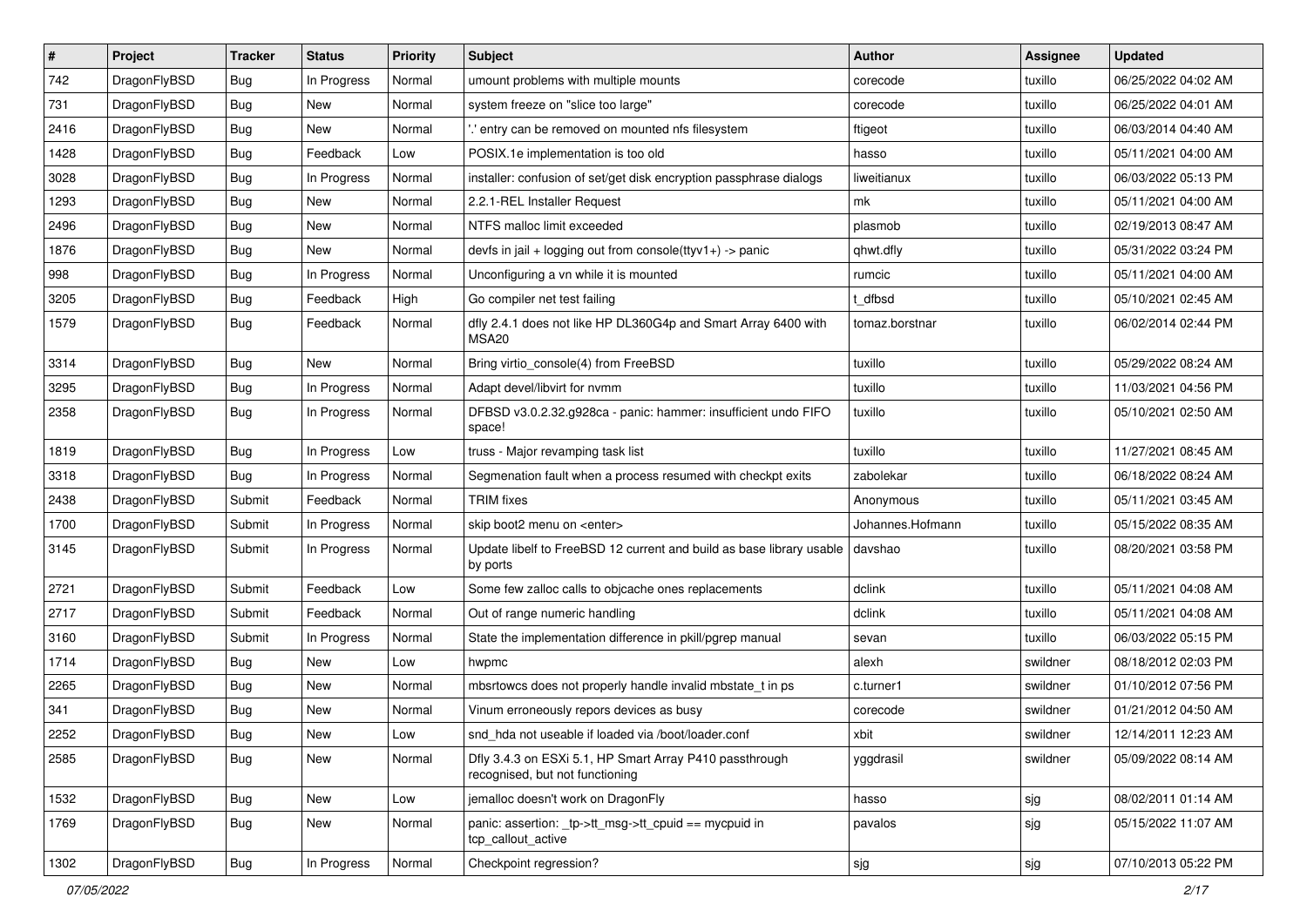| #    | Project      | <b>Tracker</b> | <b>Status</b> | <b>Priority</b> | Subject                                                                                                                                                     | <b>Author</b> | <b>Assignee</b> | <b>Updated</b>      |
|------|--------------|----------------|---------------|-----------------|-------------------------------------------------------------------------------------------------------------------------------------------------------------|---------------|-----------------|---------------------|
| 2825 | DragonFlyBSD | <b>Bug</b>     | New           | High            | 3x dhclient = hanging system (objcache exhausted)                                                                                                           | jaccovonb     | sepherosa       | 05/11/2021 03:55 AM |
| 168  | DragonFlyBSD | Bug            | In Progress   | Normal          | Livelocked limit engaged while trying to setup IPW wireless                                                                                                 | mschacht      | sepherosa       | 05/11/2021 04:05 AM |
| 2746 | DragonFlyBSD | Bug            | New           | Normal          | some fraction of xterms started from the xmonad window manager<br>get killed with SIGALRM                                                                   | isenmann      | profmakx        | 12/28/2014 02:51 AM |
| 2822 | DragonFlyBSD | Bug            | <b>New</b>    | Normal          | USB 3.0 stick throws "reading primary partition table: error<br>accessing offset 000[] for 152" error, while the stick works on any<br>other OS I tested    | revuwa        | profmakx        | 06/29/2015 05:56 AM |
| 600  | DragonFlyBSD | <b>Bug</b>     | <b>New</b>    | Low             | /sys/libkern/karc4random                                                                                                                                    | robin carey5  | profmakx        | 01/19/2015 03:07 AM |
| 679  | DragonFlyBSD | <b>Bug</b>     | <b>New</b>    | Low             | Netgraph backward compatibility for old *LEN constants                                                                                                      | nant          | nant            | 02/18/2014 05:45 AM |
| 2549 | DragonFlyBSD | Bug            | In Progress   | Normal          | netgraph7: Kernel page fault.                                                                                                                               | russiane39    | nant            | 05/10/2013 11:20 PM |
| 1969 | DragonFlyBSD | <b>Bug</b>     | New           | Normal          | pf-related network problem                                                                                                                                  | pavalos       | lentferj        | 02/01/2011 06:57 PM |
| 385  | DragonFlyBSD | <b>Bug</b>     | Feedback      | Low             | Mail archive address removal                                                                                                                                | justin        | justin          | 03/09/2013 11:24 AM |
| 1946 | DragonFlyBSD | Bug            | <b>New</b>    | Normal          | ieee80211 panic                                                                                                                                             | pavalos       | josepht         | 01/27/2011 06:00 PM |
| 1964 | DragonFlyBSD | <b>Bug</b>     | New           | Normal          | iwn (panic assertion : wlan assert serialized)                                                                                                              | simm.ptr      | josepht         | 02/01/2011 12:57 PM |
| 2870 | DragonFlyBSD | <b>Bug</b>     | New           | High            | Broken text and icons when glamor acceleration is used                                                                                                      | 375gnu        | ftigeot         | 01/31/2016 12:13 AM |
| 1593 | DragonFlyBSD | <b>Bug</b>     | Feedback      | Normal          | panic: assertion: $ccb == ap > ap$ err $ccb$ in ahci put err $ccb$                                                                                          | ftigeot       | ftigeot         | 05/15/2022 05:09 AM |
| 3031 | DragonFlyBSD | Submit         | In Progress   | Normal          | Update drm/radeon to Linux 4.7.10 as much as possible                                                                                                       | davshao       | ftigeot         | 08/19/2021 12:33 PM |
| 1831 | DragonFlyBSD | Bug            | Feedback      | High            | HAMMER "malloc limit exceeded" panic                                                                                                                        | eocallaghan   | dillon          | 06/04/2022 04:38 AM |
| 2819 | DragonFlyBSD | <b>Bug</b>     | In Progress   | Normal          | Random micro system freezes after a week of uptime                                                                                                          | ftigeot       | dillon          | 08/16/2015 08:46 PM |
| 2037 | DragonFlyBSD | Bug            | Feedback      | Normal          | Panic Bad link elm while building packages                                                                                                                  | ftigeot       | dillon          | 04/21/2011 07:20 AM |
| 1411 | DragonFlyBSD | <b>Bug</b>     | Feedback      | Normal          | Burning doesn't work with ahci(4)                                                                                                                           | hasso         | dillon          | 05/11/2021 04:00 AM |
| 2092 | DragonFlyBSD | <b>Bug</b>     | New           | Normal          | Panic: Bad link elm 0x next->prev != elm                                                                                                                    | masterblaster | dillon          | 12/04/2011 12:49 PM |
| 3154 | DragonFlyBSD | Submit         | New           | Normal          | Update serial handling in bootloader                                                                                                                        | ddegroot      | dillon          | 11/06/2018 11:21 PM |
| 1127 | DragonFlyBSD | <b>Bug</b>     | Feedback      | Low             | cdrom drive not detected                                                                                                                                    | tgr           | corecode        | 01/15/2015 08:55 AM |
| 1538 | DragonFlyBSD | <b>Bug</b>     | New           | Low             | mountroot should probe file systems                                                                                                                         | corecode      | alexh           | 11/24/2010 06:35 PM |
| 1430 | DragonFlyBSD | <b>Bug</b>     | <b>New</b>    | Normal          | Buggy w(1)?                                                                                                                                                 | hasso         | alexh           | 11/24/2010 08:09 AM |
| 2353 | DragonFlyBSD | <b>Bug</b>     | In Progress   | Normal          | panic: assertion "gd->gd spinlocks $wr == 0$ " failed in<br>bsd4 schedulerclock                                                                             | jaydg         | alexh           | 11/28/2012 01:57 AM |
| 2100 | DragonFlyBSD | <b>Bug</b>     | Feedback      | Normal          | devfs related panic                                                                                                                                         | sepherosa     | alexh           | 07/10/2011 02:29 PM |
| 3194 | DragonFlyBSD | <b>Bug</b>     | New           | High            | Hammer kernel crash on mirror-stream of PFS after upgrade<br>(assertion "cursor->flags &<br>HAMMER_CURSOR_ITERATE_CHECK" failed in<br>hammer_btree_iterate) | Anonymous     |                 | 06/29/2019 01:32 PM |
| 2297 | DragonFlyBSD | Bug            | New           | Normal          | strange NFS (client) error messages / problems                                                                                                              | Anonymous     |                 | 02/19/2012 02:59 PM |
| 2292 | DragonFlyBSD | Bug            | New           | Normal          | re interface with jumbo frames (mtu larger than 1500) hangs after<br>some traffic                                                                           | Anonymous     |                 | 01/31/2012 12:11 AM |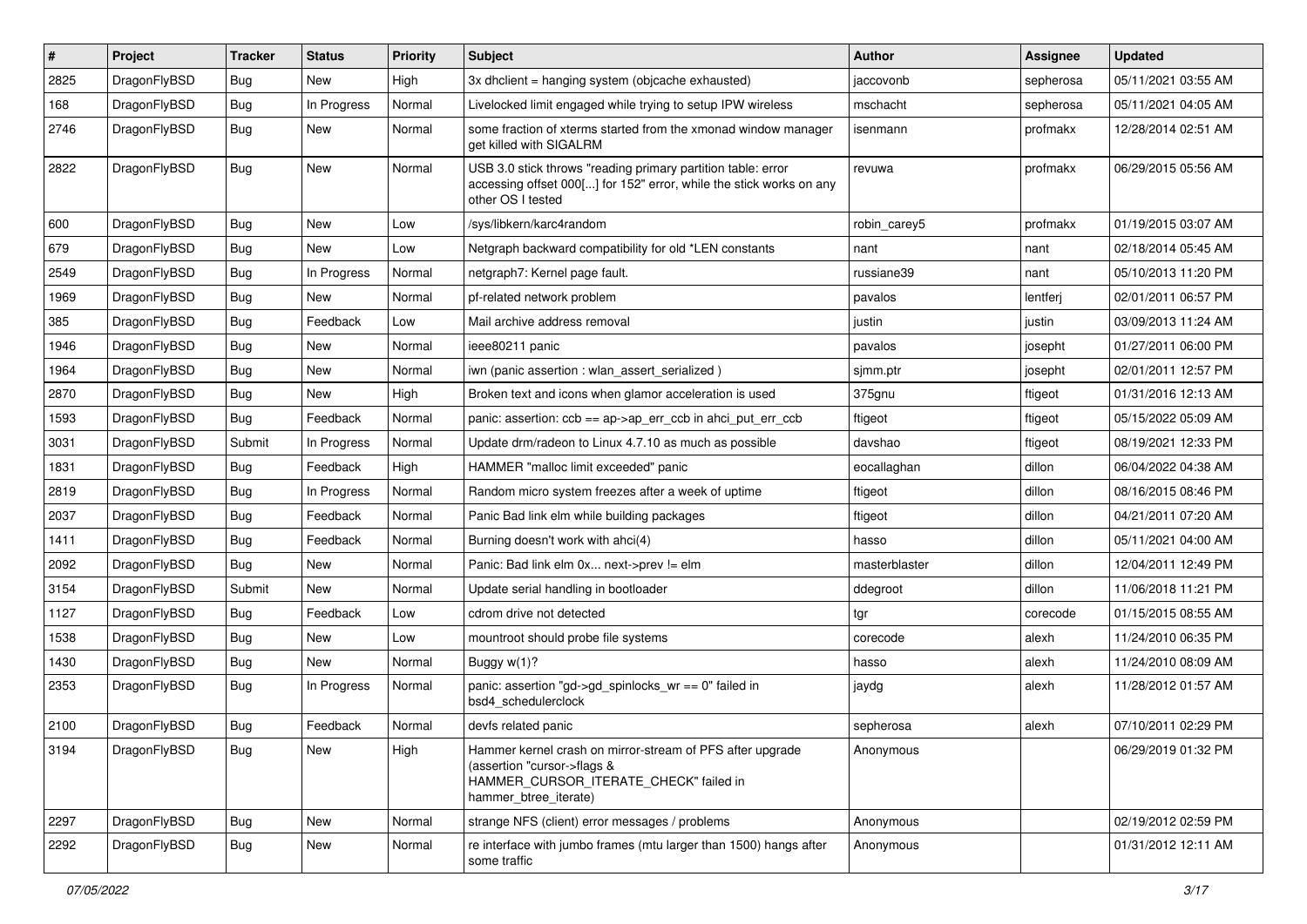| #    | Project      | <b>Tracker</b> | <b>Status</b> | <b>Priority</b> | Subject                                                                                                                      | <b>Author</b>      | Assignee | <b>Updated</b>      |
|------|--------------|----------------|---------------|-----------------|------------------------------------------------------------------------------------------------------------------------------|--------------------|----------|---------------------|
| 2052 | DragonFlyBSD | <b>Bug</b>     | New           | Normal          | Kernel panic: CPU APIC ID out of range                                                                                       | Anonymous          |          | 05/02/2011 11:06 AM |
| 1695 | DragonFlyBSD | <b>Bug</b>     | <b>New</b>    | Normal          | NFS-related system breakdown                                                                                                 | Anonymous          |          | 04/10/2014 12:35 AM |
| 2806 | DragonFlyBSD | <b>Bug</b>     | New           | Normal          | failed to configure a link-local address on ath0 (errno = 22)                                                                | Chingyuan          |          | 05/25/2021 01:00 AM |
| 989  | DragonFlyBSD | <b>Bug</b>     | <b>New</b>    | Normal          | installer/fdisk trouble with wrapped values                                                                                  | Discodestroyer     |          | 02/18/2014 06:27 AM |
| 2620 | DragonFlyBSD | <b>Bug</b>     | <b>New</b>    | Normal          | moused problem                                                                                                               | FilippoMo          |          | 12/20/2013 10:32 AM |
| 2618 | DragonFlyBSD | <b>Bug</b>     | New           | Normal          | mouse problem on RELEASE-3_6_0                                                                                               | FilippoMo          |          | 12/20/2013 03:26 AM |
| 2617 | DragonFlyBSD | <b>Bug</b>     | Feedback      | Normal          | Possible issue with wireless mouse on 3.6 release                                                                            | FilippoMo          |          | 01/14/2015 03:42 PM |
| 2453 | DragonFlyBSD | <b>Bug</b>     | New           | Normal          | panic: assertion "gd->gd spinlocks == $0$ " failed                                                                           | Johannes.Hofmann   |          | 11/12/2012 12:54 PM |
| 1850 | DragonFlyBSD | <b>Bug</b>     | <b>New</b>    | Normal          | volume-add on hammer root fs panic                                                                                           | Johannes.Hofmann   |          | 04/18/2019 04:27 AM |
| 3006 | DragonFlyBSD | <b>Bug</b>     | New           | Normal          | boot0cfg: panic in kern_udev.c in function _udev_dict_set_cstr when<br>installing in VirtualBox                              | MichiGreat         |          | 04/01/2017 02:22 PM |
| 2499 | DragonFlyBSD | <b>Bug</b>     | In Progress   | Urgent          | DRAGONFLY_3_2 lockd not responding correctly                                                                                 | Nerzhul            |          | 01/22/2013 12:47 PM |
| 1246 | DragonFlyBSD | <b>Bug</b>     | <b>New</b>    | Normal          | bad resolution (monitor desync) with livedvd                                                                                 | Przem0l            |          | 02/18/2014 06:29 AM |
| 2493 | DragonFlyBSD | <b>Bug</b>     | New           | Normal          | vidcontrol: invalid video mode name                                                                                          | Svarov             |          | 01/24/2013 09:55 AM |
| 2595 | DragonFlyBSD | <b>Bug</b>     | New           | Normal          | DragonFly 3.4.3 crashes on SUN Blade X6250 with Qlogic ISP 2432<br>FC card                                                   | Turvamies          |          | 10/07/2013 11:53 AM |
| 3240 | DragonFlyBSD | <b>Bug</b>     | New           | High            | compile error because of openssl with /usr/dports/security/rhash for<br>mysql 8 install                                      | <b>UlasSAYGIN</b>  |          | 06/04/2020 08:05 AM |
| 3219 | DragonFlyBSD | <b>Bug</b>     | <b>New</b>    | Normal          | x11/xorg port can not be build                                                                                               | <b>UlasSAYGIN</b>  |          | 03/31/2020 08:57 AM |
| 3120 | DragonFlyBSD | <b>Bug</b>     | New           | Normal          | Intel AC 8260 firmware does not load                                                                                         | Vintodrimmer       |          | 08/28/2018 03:30 AM |
| 2852 | DragonFlyBSD | <b>Bug</b>     | New           | Normal          | Hammer File System - hangs on undo during system boot / mount -<br>will not recover on DragonFlyBSD newer than 3.6.0         | abale              |          | 05/11/2021 04:07 AM |
| 1941 | DragonFlyBSD | <b>Bug</b>     | New           | Normal          | wlan config crash                                                                                                            | abandon.every.hope |          | 12/24/2010 07:54 PM |
| 2250 | DragonFlyBSD | <b>Bug</b>     | New           | Normal          | Kernel panic                                                                                                                 | adamk              |          | 11/23/2018 01:10 AM |
| 3301 | DragonFlyBSD | <b>Bug</b>     | New           | Normal          | Gkrellm from the packages is not showing logged in users in main<br>window, logged in users always $== 0$                    | adrian             |          | 01/08/2022 04:24 AM |
| 3300 | DragonFlyBSD | <b>Bug</b>     | <b>New</b>    | Normal          | Running Xvnc from TigerVNC package through the INETD daemon<br>in TCP WAIT mode fails hard                                   | adrian             |          | 01/08/2022 04:25 AM |
| 3299 | DragonFlyBSD | <b>Bug</b>     | In Progress   | Normal          | DragonFlyBSD reports utterly wrong uptime (most of the time, right<br>after booting in)                                      | adrian             |          | 11/11/2021 01:43 PM |
| 2210 | DragonFlyBSD | <b>Bug</b>     | New           | Normal          | Bugtracker cannot assign default project for new users                                                                       | ahuete.devel       |          | 11/17/2011 11:30 AM |
| 1824 | DragonFlyBSD | <b>Bug</b>     | Feedback      | Normal          | kernel panic, x86, 2.7.3.859.ge5104                                                                                          | akirchhoff135014   |          | 03/10/2013 07:49 AM |
| 2520 | DragonFlyBSD | <b>Bug</b>     | New           | Normal          | panic: assertion "IS_SERIALIZED((ifp->if_serializer))" failed in<br>if default serialize assert at /usr/src/sys/net/if.c:437 | ano                |          | 03/09/2013 12:14 AM |
| 2329 | DragonFlyBSD | Bug            | New           | Normal          | ibm x3550 & acpi                                                                                                             | ano                |          | 06/03/2014 11:37 AM |
| 3311 | DragonFlyBSD | <b>Bug</b>     | New           | Low             | TrueCrypt support may cause kernel crash                                                                                     | arcade@b1t.name    |          | 04/29/2022 06:19 AM |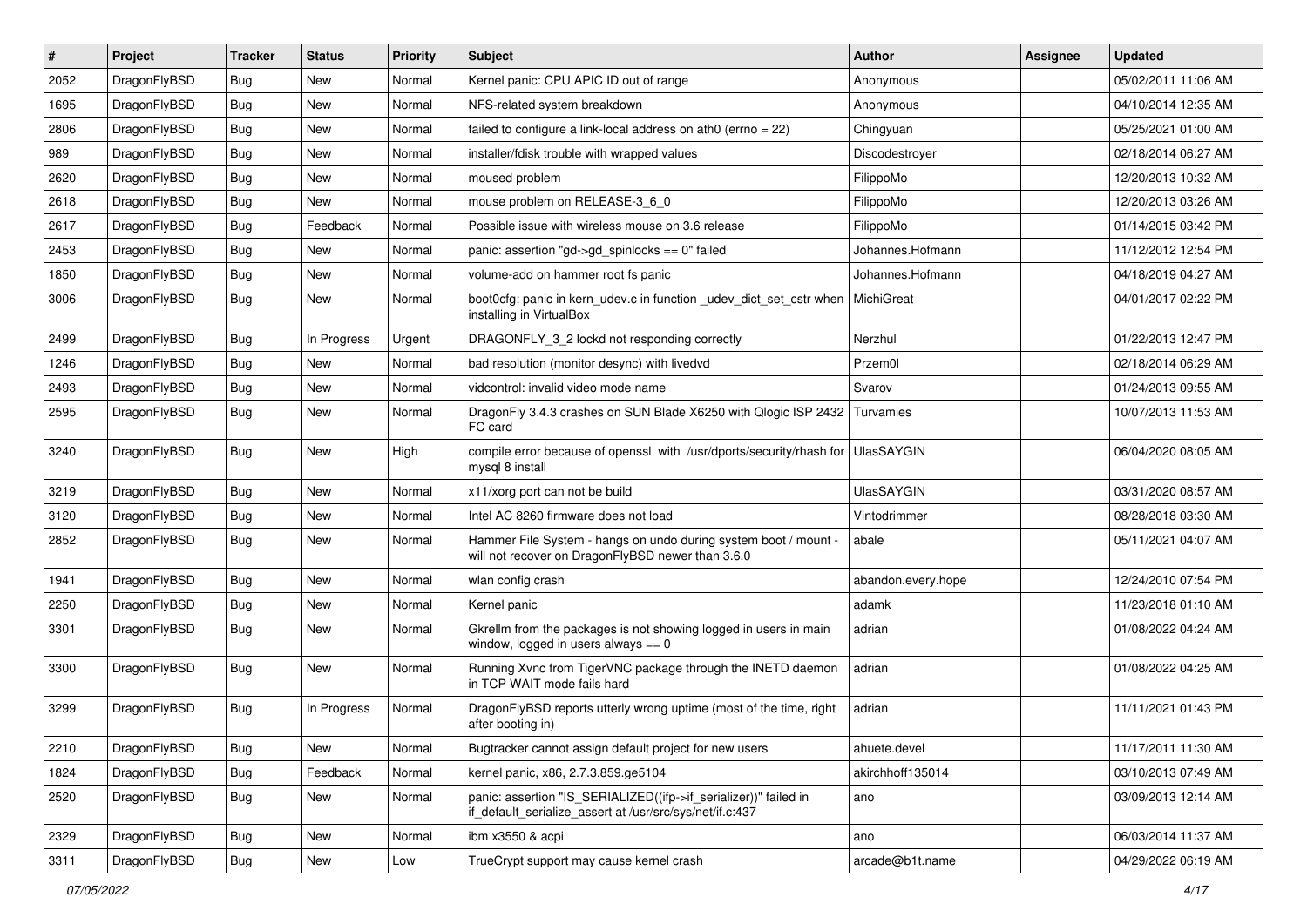| $\vert$ # | <b>Project</b> | <b>Tracker</b> | <b>Status</b> | <b>Priority</b> | <b>Subject</b>                                                                                                | Author             | Assignee | <b>Updated</b>      |
|-----------|----------------|----------------|---------------|-----------------|---------------------------------------------------------------------------------------------------------------|--------------------|----------|---------------------|
| 3278      | DragonFlyBSD   | <b>Bug</b>     | <b>New</b>    | Normal          | Second screen image is distorted                                                                              | arcade@b1t.name    |          | 07/10/2021 03:36 AM |
| 3209      | DragonFlyBSD   | Bug            | <b>New</b>    | Normal          | svc has some minor bugs                                                                                       | arcade@b1t.name    |          | 10/24/2019 09:08 AM |
| 2882      | DragonFlyBSD   | <b>Bug</b>     | <b>New</b>    | Low             | bridge sends packets from individual interfaces                                                               | arcade@b1t.name    |          | 01/09/2016 12:43 PM |
| 2878      | DragonFlyBSD   | <b>Bug</b>     | <b>New</b>    | Low             | [fix] CCVER problem when using clang and cpu extensions<br>(intrinsics)                                       | arcade@b1t.name    |          | 06/24/2016 04:25 AM |
| 2877      | DragonFlyBSD   | <b>Bug</b>     | <b>New</b>    | Low             | sed fails when working with UTF-8 locale and non-UTF symbols                                                  | arcade@b1t.name    |          | 12/30/2015 11:20 AM |
| 1148      | DragonFlyBSD   | <b>Bug</b>     | In Progress   | Low             | BCM4311 wireless network adapter detected but not functional                                                  | archimedes.gaviola |          | 05/11/2021 04:00 AM |
| 2107      | DragonFlyBSD   | <b>Bug</b>     | <b>New</b>    | Normal          | 2.10.1 sata dvd drive issue                                                                                   | ausppc             |          | 07/31/2011 08:41 PM |
| 331       | DragonFlyBSD   | <b>Bug</b>     | In Progress   | Normal          | ftpsesame (aka Bridging S01E03)                                                                               | bastyaelvtars      |          | 03/09/2013 12:28 PM |
| 3132      | DragonFlyBSD   | Bug            | <b>New</b>    | Low             | unifdef mined                                                                                                 | bcallah            |          | 04/26/2018 08:34 PM |
| 1718      | DragonFlyBSD   | <b>Bug</b>     | Feedback      | Normal          | IDE disk drive not detected by x86 64 2.6.1 Live CD                                                           | bcox               |          | 11/27/2021 08:25 AM |
| 3284      | DragonFlyBSD   | Bug            | <b>New</b>    | Normal          | Wrong towlower() result for U+038A                                                                            | bhaible            |          | 07/10/2021 03:34 AM |
| 3283      | DragonFlyBSD   | <b>Bug</b>     | <b>New</b>    | Normal          | mknodat() cannot create FIFOs                                                                                 | bhaible            |          | 07/10/2021 03:34 AM |
| 3282      | DragonFlyBSD   | Bug            | <b>New</b>    | Normal          | unexpected errno value from fopen()                                                                           | bhaible            |          | 07/10/2021 03:34 AM |
| 3281      | DragonFlyBSD   | <b>Bug</b>     | <b>New</b>    | Normal          | Crash after leaving unattended for a while                                                                    | bhaible            |          | 07/10/2021 03:32 AM |
| 1882      | DragonFlyBSD   | Bug            | New           | Low             | Idea for handling new USB vendor/device codes                                                                 | bmk                |          | 10/20/2010 12:15 PM |
| 3110      | DragonFlyBSD   | <b>Bug</b>     | <b>New</b>    | Normal          | crash with ipfw3 under load                                                                                   | bnegre82           |          | 12/09/2017 06:22 AM |
| 3101      | DragonFlyBSD   | Bug            | New           | Low             | PFI CGI install not working in dragonflybsd 5.0.1 USB install                                                 | bnegre82           |          | 05/11/2021 04:14 AM |
| 1594      | DragonFlyBSD   | <b>Bug</b>     | <b>New</b>    | Normal          | Kernel panic during boot from Live CD on Dell E6400                                                           | bodie              |          | 05/11/2021 03:54 AM |
| 1521      | DragonFlyBSD   | Bug            | Feedback      | Normal          | amd64 2.4 livecd won't mount root at boot                                                                     | bolapara           |          | 01/28/2018 03:45 AM |
| 2115      | DragonFlyBSD   | <b>Bug</b>     | <b>New</b>    | Normal          | [msk] system freeze after receive some paquet                                                                 | bsdsx              |          | 08/22/2011 10:22 AM |
| 725       | DragonFlyBSD   | <b>Bug</b>     | In Progress   | Low             | 'make distribution' fails w/'ro' /usr/obj                                                                     | c.turner           |          | 03/09/2013 01:01 PM |
| 2319      | DragonFlyBSD   | <b>Bug</b>     | <b>New</b>    | Normal          | crypt/passwd forward compat                                                                                   | c.turner1          |          | 02/28/2012 12:39 PM |
| 1618      | DragonFlyBSD   | <b>Bug</b>     | Feedback      | Normal          | collision for 'struct pmap' when using RPC and <sys user.h=""></sys>                                          | carenas            |          | 05/11/2021 04:05 AM |
| 3143      | DragonFlyBSD   | <b>Bug</b>     | <b>New</b>    | Normal          | assertion "0" failed in hammer2_inode_xop_chain_sync                                                          | cbin               |          | 07/18/2018 12:50 PM |
| 2859      | DragonFlyBSD   | Bug            | <b>New</b>    | Low             | Installer configuration menu always highlights "Select timezone", no<br>matter which step was last completed. | cgag               |          | 12/02/2015 01:54 PM |
| 2858      | DragonFlyBSD   | Bug            | <b>New</b>    | Low             | Installer "Local or UTC" question should have "No" selected by<br>default.                                    | cgag               |          | 12/02/2015 01:18 PM |
| 3139      | DragonFlyBSD   | <b>Bug</b>     | <b>New</b>    | Normal          | USB Mouse Does Not Work in DragonflyBSD guest on VirtualBox                                                   | chiguy1256         |          | 06/24/2018 10:14 PM |
| 3280      | DragonFlyBSD   | <b>Bug</b>     | <b>New</b>    | Normal          | KMS console and i915(4) not working in 6.0                                                                    | cmusser            |          | 07/10/2021 03:35 AM |
| 2736      | DragonFlyBSD   | <b>Bug</b>     | <b>New</b>    | High            | kernel panics on acpi timer probe function                                                                    | cnb                |          | 05/11/2021 03:55 AM |
| 2735      | DragonFlyBSD   | Bug            | New           | Urgent          | iwn panics SYSSASSERT                                                                                         | cnb                |          | 05/11/2021 03:55 AM |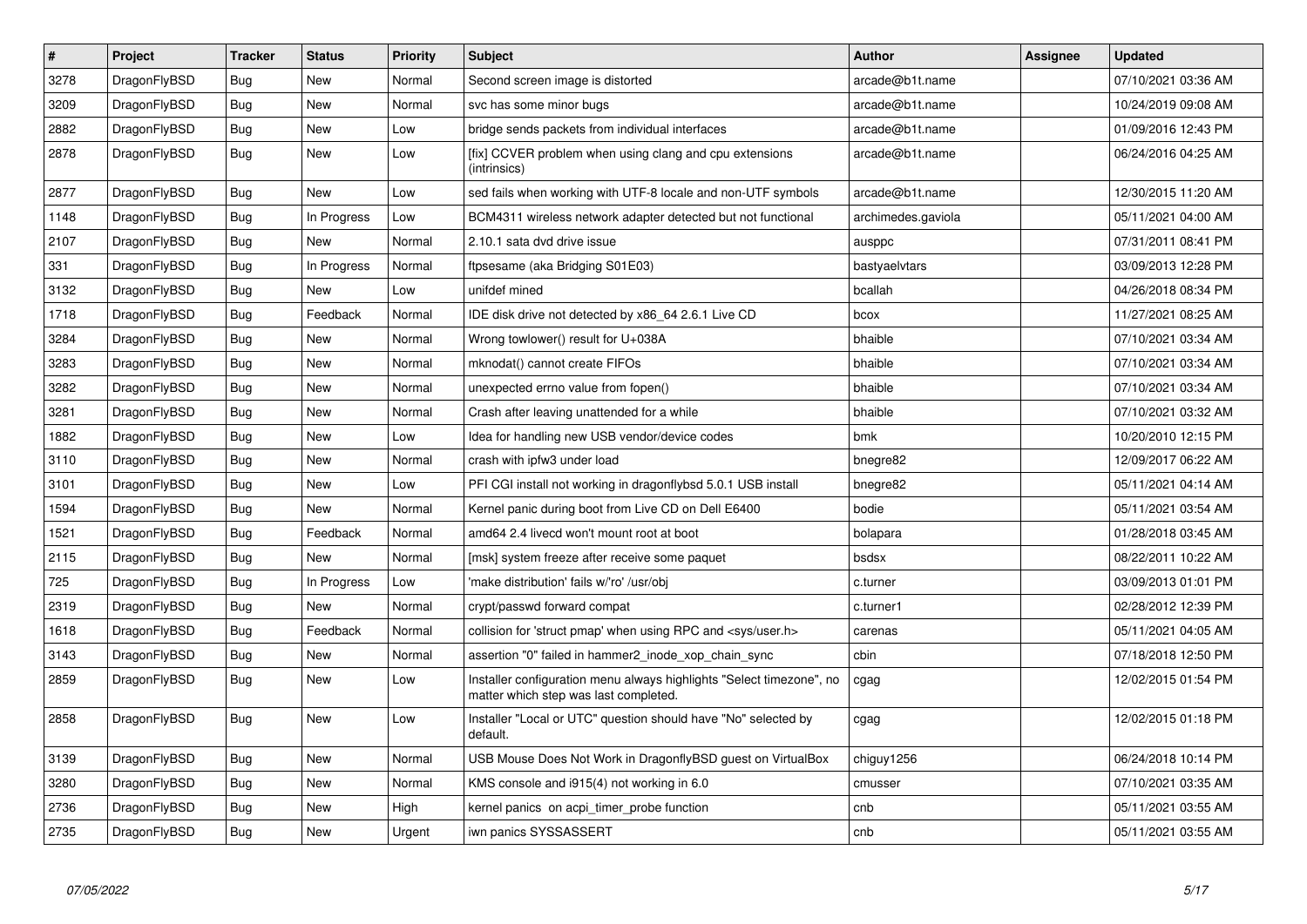| $\sharp$ | Project      | <b>Tracker</b> | <b>Status</b> | <b>Priority</b> | <b>Subject</b>                                                                                                                                            | <b>Author</b> | Assignee | <b>Updated</b>      |
|----------|--------------|----------------|---------------|-----------------|-----------------------------------------------------------------------------------------------------------------------------------------------------------|---------------|----------|---------------------|
| 1481     | DragonFlyBSD | Bug            | Feedback      | Normal          | panic: assertion: kva_p(buf) in soopt_from_kbuf (after ipfw pipe<br>show, 2.2.1-R)                                                                        | combiner      |          | 05/11/2021 04:01 AM |
| 1307     | DragonFlyBSD | Bug            | In Progress   | Normal          | hammer tid -2 shows unexpected result                                                                                                                     | corecode      |          | 10/18/2016 05:29 PM |
| 2687     | DragonFlyBSD | <b>Bug</b>     | New           | Normal          | natacontrol software RAID in installer                                                                                                                    | csmelosky     |          | 06/22/2014 12:03 PM |
| 3243     | DragonFlyBSD | Bug            | <b>New</b>    | Normal          | SMART status not reported properly for SSD disks                                                                                                          | daftaupe      |          | 09/09/2020 11:03 PM |
| 2994     | DragonFlyBSD | Bug            | <b>New</b>    | Normal          | Intermittent boot hangs after git: hammer - HAMMER Version 7                                                                                              | davshao       |          | 03/30/2017 02:06 PM |
| 2835     | DragonFlyBSD | <b>Bug</b>     | New           | Normal          | /usr/include/c++/5.0/bits/c++locale.h likes<br>POSIX C SOURCE>=200809                                                                                     | davshao       |          | 11/18/2015 03:40 AM |
| 2688     | DragonFlyBSD | <b>Bug</b>     | <b>New</b>    | Normal          | 67613368bdda7 Fix wrong checks for U4B presence Asrock Z77M<br>difficulty detecting USB keyboard                                                          | davshao       |          | 06/28/2014 07:08 PM |
| 2652     | DragonFlyBSD | Bug            | New           | Normal          | 189a0ff3761b47  ix: Implement MSI-X support locks up Lenovo<br>S10 Intel Atom n270                                                                        | davshao       |          | 05/14/2014 01:55 AM |
| 2414     | DragonFlyBSD | Bug            | In Progress   | Normal          | Lenovo S10 acpi freeze (not new)                                                                                                                          | davshao       |          | 05/11/2021 04:13 AM |
| 3076     | DragonFlyBSD | <b>Bug</b>     | <b>New</b>    | Normal          | sys/dev/netif/ig_hal/e1000_ich8lan.c:1594: sanity checking mixup?                                                                                         | dcb           |          | 10/11/2017 01:58 AM |
| 3025     | DragonFlyBSD | <b>Bug</b>     | New           | Normal          | sys/dev/powermng/powernow/powernow.c:284: bad comparison?                                                                                                 | dcb           |          | 09/23/2017 07:45 AM |
| 3024     | DragonFlyBSD | Bug            | New           | Low             | sys/dev/netif/wi/if_wi.c:1090]: (style) Redundant condition                                                                                               | dcb           |          | 04/11/2017 11:56 AM |
| 3022     | DragonFlyBSD | <b>Bug</b>     | New           | Normal          | sys/dev/netif/ath/ath/if ath.c:2142: strange bitmask?                                                                                                     | dcb           |          | 04/11/2017 11:49 AM |
| 3021     | DragonFlyBSD | <b>Bug</b>     | In Progress   | Normal          | sys/dev/drm/i915/i915_gem_stolen.c:115]: (error) Signed integer<br>overflow for expression '65535<<20'                                                    | dcb           |          | 04/11/2017 12:46 PM |
| 3018     | DragonFlyBSD | Bug            | New           | Normal          | sys/bus/u4b/wlan/if run.c:5464]: (style) Redundant condition                                                                                              | dcb           |          | 04/11/2017 11:26 AM |
| 3011     | DragonFlyBSD | Bug            | In Progress   | Normal          | dragonfly/sys/dev/netif/re/re.c: suspicious code?                                                                                                         | dcb           |          | 07/29/2017 01:26 AM |
| 2708     | DragonFlyBSD | Bug            | New           | Normal          | unable to send TCP nor UDP on age(4) interface                                                                                                            | dermiste      |          | 05/11/2021 03:54 AM |
| 1774     | DragonFlyBSD | <b>Bug</b>     | <b>New</b>    | Normal          | New IP header cleanup branch available for testing                                                                                                        | dillon        |          | 05/15/2022 10:59 AM |
| 1448     | DragonFlyBSD | <b>Bug</b>     | Feedback      | Normal          | panic: assertion: _tp->tt_msg->tt_cpuid == mycpuid in<br>tcp_callout_active tcp_output tcp_usr_send netmsg_pru_send<br>netmsg_service tcpmsg_service_loop | dillon        |          | 05/11/2021 04:00 AM |
| 1429     | DragonFlyBSD | <b>Bug</b>     | Feedback      | Normal          | vkernel bug - "mfree: m->m_nextpkt != NULL"                                                                                                               | dillon        |          | 05/11/2021 04:00 AM |
| 1336     | DragonFlyBSD | <b>Bug</b>     | In Progress   | Normal          | Still looking for reports of missed directory entries w/ HAMMER                                                                                           | dillon        |          | 05/11/2021 04:00 AM |
| 3117     | DragonFlyBSD | <b>Bug</b>     | <b>New</b>    | Normal          | Problem with colours if "intel" video-driver used                                                                                                         | dpostolov     |          | 01/07/2018 11:35 PM |
| 3116     | DragonFlyBSD | <b>Bug</b>     | New           | Normal          | da0 detects on very big volume if to _remove_ usb install stick and<br>reboot on Intel NUC5PPYH                                                           | dpostolov     |          | 01/07/2018 09:40 PM |
| 1877     | DragonFlyBSD | Bug            | New           | Normal          | Freeze during 1st hammer cleanup after new install                                                                                                        | elekktretterr |          | 05/15/2022 11:43 AM |
| 1669     | DragonFlyBSD | <b>Bug</b>     | In Progress   | Normal          | Drive wont open using button                                                                                                                              | elekktretterr |          | 02/29/2012 12:05 PM |
| 1668     | DragonFlyBSD | <b>Bug</b>     | Feedback      | Normal          | Power button not working                                                                                                                                  | elekktretterr |          | 03/10/2013 06:22 AM |
| 1634     | DragonFlyBSD | <b>Bug</b>     | New           | Normal          | panic: spin_lock: 0xe4ad1320, indefinitive wait!                                                                                                          | elekktretterr |          | 01/19/2015 03:21 AM |
| 1613     | DragonFlyBSD | <b>Bug</b>     | Feedback      | Normal          | USB Keyboard not working on master                                                                                                                        | elekktretterr |          | 05/11/2021 04:05 AM |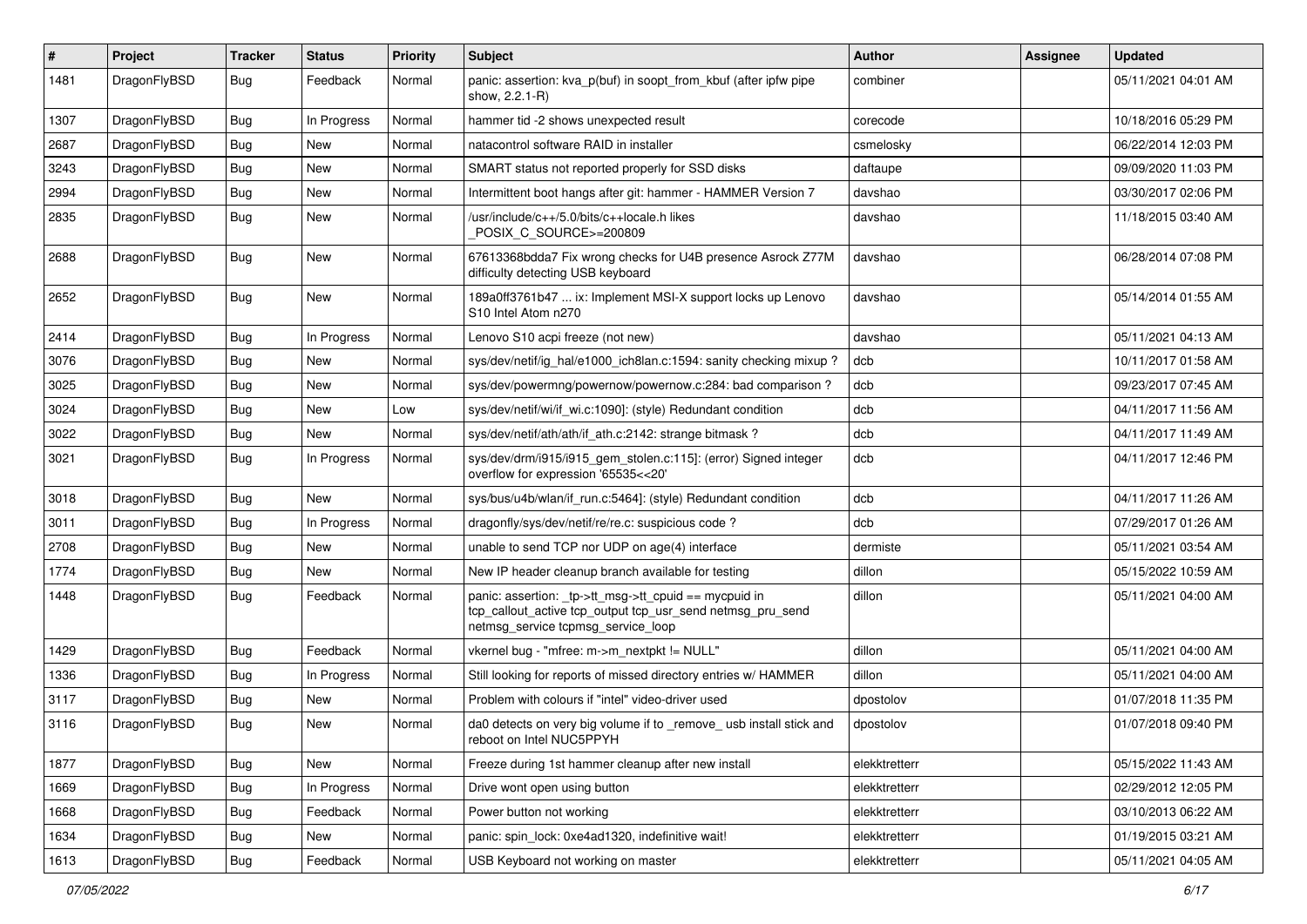| #    | Project      | <b>Tracker</b> | <b>Status</b> | <b>Priority</b> | Subject                                                                                                    | <b>Author</b> | Assignee | <b>Updated</b>      |
|------|--------------|----------------|---------------|-----------------|------------------------------------------------------------------------------------------------------------|---------------|----------|---------------------|
| 1463 | DragonFlyBSD | <b>Bug</b>     | New           | Normal          | Mountroot before drives are initialized                                                                    | elekktretterr |          | 12/07/2010 01:30 PM |
| 1456 | DragonFlyBSD | <b>Bug</b>     | Feedback      | Normal          | Microsoft wireless desktop problems                                                                        | elekktretterr |          | 01/15/2015 08:34 AM |
| 1454 | DragonFlyBSD | <b>Bug</b>     | Feedback      | Normal          | Unable to boot from external USB DVD drive                                                                 | elekktretterr |          | 05/11/2021 04:01 AM |
| 1194 | DragonFlyBSD | <b>Bug</b>     | New           | Normal          | SCSI errors while trying to copy photos from my camera                                                     | elekktretterr |          | 01/14/2015 04:39 PM |
| 1181 | DragonFlyBSD | <b>Bug</b>     | In Progress   | Normal          | ACX111 panic                                                                                               | elekktretterr |          | 05/11/2021 04:00 AM |
| 2254 | DragonFlyBSD | <b>Bug</b>     | New           | Normal          | panic: assertion "ref < &td->td_toks_end" failed in lwkt_gettoken at<br>/usr/src/sys/kern/lwkt_token.c:588 | eocallaghan   |          | 12/05/2011 10:21 PM |
| 2164 | DragonFlyBSD | <b>Bug</b>     | <b>New</b>    | Normal          | panic on reboot from usb.                                                                                  | eocallaghan   |          | 10/27/2011 09:29 AM |
| 2161 | DragonFlyBSD | <b>Bug</b>     | New           | Normal          | Outdated xorg.conf file gets installed into etc and screws up mouse                                        | eocallaghan   |          | 10/27/2011 01:51 PM |
| 2158 | DragonFlyBSD | <b>Bug</b>     | <b>New</b>    | Normal          | iwn panics with assertion on boot.                                                                         | eocallaghan   |          | 10/24/2011 04:13 PM |
| 1947 | DragonFlyBSD | <b>Bug</b>     | New           | Low             | GA-880GM-UD2H (rev. 1.3) AHCI fails to detect disks at the end of<br>the RAID controller                   | eocallaghan   |          | 11/27/2021 08:46 AM |
| 1592 | DragonFlyBSD | <b>Bug</b>     | Feedback      | Normal          | AcpiOSUnmapMemory: Warning, deallocation did not track<br>allocation.                                      | eocallaghan   |          | 06/02/2014 07:45 AM |
| 1591 | DragonFlyBSD | <b>Bug</b>     | Feedback      | Normal          | Lenovo X301 hangs with AHCI Driver CMD TIMEOUT<br>$STS=d0e$ BSY>                                           | eocallaghan   |          | 05/11/2021 04:05 AM |
| 2544 | DragonFlyBSD | <b>Bug</b>     | New           | Normal          | live DVD system boot (menu option 1) caused db> prompt on<br>PE1950                                        | estrabd       |          | 05/11/2021 03:54 AM |
| 2075 | DragonFlyBSD | Bug            | <b>New</b>    | Normal          | pflogd on x86 64                                                                                           | fanch         |          | 05/16/2011 04:04 PM |
| 2657 | DragonFlyBSD | <b>Bug</b>     | New           | High            | Needs acl to migrate our servers                                                                           | ferney        |          | 03/31/2014 11:37 AM |
| 2569 | DragonFlyBSD | <b>Bug</b>     | New           | Normal          | ctime NFS                                                                                                  | ferney        |          | 08/11/2013 04:35 AM |
| 1672 | DragonFlyBSD | <b>Bug</b>     | Feedback      | Normal          | panic (trap 12) around btree search() in 2.4.1-RELEASE                                                     | floid         |          | 01/19/2015 03:36 AM |
| 979  | DragonFlyBSD | <b>Bug</b>     | Feedback      | Normal          | Failure-prone USB mass storage (SB600? msdosfs? CAM?)                                                      | floid         |          | 01/15/2015 08:38 AM |
| 846  | DragonFlyBSD | <b>Bug</b>     | Feedback      | Normal          | USB bugs:usb mouse can't used!                                                                             | frankning     |          | 01/15/2015 08:36 AM |
| 1899 | DragonFlyBSD | Bug            | New           | Normal          | Keyboard doesn't work                                                                                      | fransm        |          | 05/15/2022 03:32 PM |
| 2803 | DragonFlyBSD | Bug            | New           | Normal          | HAMMER: Warning: UNDO area too small!                                                                      | ftigeot       |          | 03/11/2015 03:42 PM |
| 2674 | DragonFlyBSD | <b>Bug</b>     | New           | Normal          | <b>GPT Support</b>                                                                                         | ftigeot       |          | 12/28/2015 02:54 PM |
| 2619 | DragonFlyBSD | <b>Bug</b>     | New           | Normal          | DragonFly 3.6 can't be installed on a 6TB volume                                                           | ftigeot       |          | 02/23/2014 11:55 PM |
| 2535 | DragonFlyBSD | <b>Bug</b>     | New           | Normal          | Imap processes apparentlt blocked on disk I/O                                                              | ftigeot       |          | 04/02/2013 09:31 AM |
| 2403 | DragonFlyBSD | <b>Bug</b>     | <b>New</b>    | Low             | newfs -E doesn't handle /dev/serno device names properly                                                   | ftigeot       |          | 08/17/2012 05:07 AM |
| 2051 | DragonFlyBSD | <b>Bug</b>     | New           | Normal          | No ipv6 lan route entry created on 2.10                                                                    | ftigeot       |          | 04/21/2011 10:37 AM |
| 1923 | DragonFlyBSD | <b>Bug</b>     | New           | Normal          | Abysmal NFS performance with IPv6                                                                          | ftigeot       |          | 12/05/2010 09:34 PM |
| 1826 | DragonFlyBSD | <b>Bug</b>     | New           | Normal          | panic during boot: assertion so->so_port  in tcp_input                                                     | ftigeot       |          | 05/15/2022 11:05 AM |
| 1818 | DragonFlyBSD | <b>Bug</b>     | <b>New</b>    | Normal          | panic: Bad tailq NEXT (kqueue issue ?)                                                                     | ftigeot       |          | 05/15/2022 11:40 AM |
| 3165 | DragonFlyBSD | <b>Bug</b>     | New           | Normal          | Looping at boot time                                                                                       | gop           |          | 12/28/2018 01:04 PM |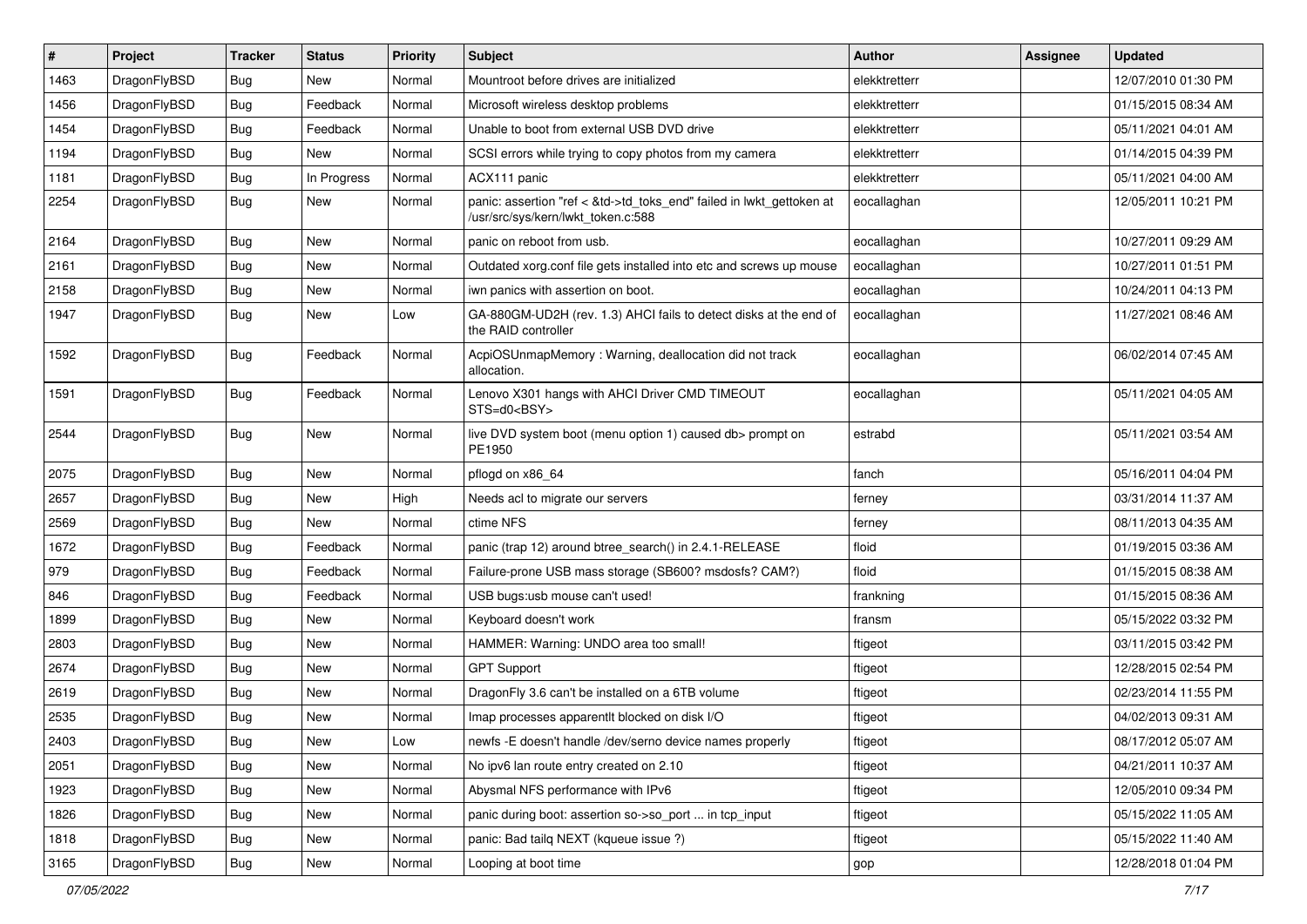| ∦    | Project      | <b>Tracker</b> | <b>Status</b> | <b>Priority</b> | <b>Subject</b>                                                                                             | <b>Author</b>   | Assignee | <b>Updated</b>      |
|------|--------------|----------------|---------------|-----------------|------------------------------------------------------------------------------------------------------------|-----------------|----------|---------------------|
| 2095 | DragonFlyBSD | <b>Bug</b>     | <b>New</b>    | Low             | Running installer post-install: Unsupported DFUI transport "                                               | greenrd         |          | 06/26/2011 09:20 AM |
| 2094 | DragonFlyBSD | <b>Bug</b>     | <b>New</b>    | Normal          | Segfault when gdb printing backtrace from core dump                                                        | greenrd         |          | 06/25/2011 04:14 PM |
| 1563 | DragonFlyBSD | <b>Bug</b>     | Feedback      | Normal          | reset(1) doesn't reset terminal to the defaults                                                            | hasso           |          | 03/10/2013 04:17 AM |
| 1525 | DragonFlyBSD | Bug            | <b>New</b>    | Normal          | boehm-gc problems                                                                                          | hasso           |          | 10/13/2012 07:13 PM |
| 1502 | DragonFlyBSD | <b>Bug</b>     | In Progress   | Normal          | Lock while deleting files from nohistory HAMMER directories                                                | hasso           |          | 03/10/2013 04:28 AM |
| 1486 | DragonFlyBSD | <b>Bug</b>     | Feedback      | Normal          | Interrupt storm related to SATA DVD device                                                                 | hasso           |          | 05/11/2021 04:01 AM |
| 1313 | DragonFlyBSD | Bug            | New           | Low             | Signal code in kernel needs major overhaul (signal queues,<br>si code, si addr)                            | hasso           |          | 05/11/2021 04:00 AM |
| 884  | DragonFlyBSD | <b>Bug</b>     | In Progress   | High            | Performance/memory problems under filesystem IO load                                                       | hasso           |          | 05/11/2021 03:50 AM |
| 2680 | DragonFlyBSD | Bug            | <b>New</b>    | Low             | boot0cfg update makes box unbootable                                                                       | herrgard        |          | 06/10/2014 06:02 AM |
| 2125 | DragonFlyBSD | <b>Bug</b>     | <b>New</b>    | Normal          | Weird garbage in dmesg                                                                                     | herrgard        |          | 08/30/2011 08:04 PM |
| 2045 | DragonFlyBSD | Bug            | <b>New</b>    | Normal          | ral(4): Fatal trap 12: page fault while in kernel mode (two panics)                                        | herrgard        |          | 11/03/2011 05:34 PM |
| 1982 | DragonFlyBSD | <b>Bug</b>     | <b>New</b>    | Low             | There is no linuxulator on x86-64                                                                          | herrgard        |          | 05/31/2022 02:25 PM |
| 3189 | DragonFlyBSD | Bug            | <b>New</b>    | Normal          | Allow DragonFly Mail Agent to accept an alternate config via<br>command line switch                        | iang            |          | 08/16/2021 12:42 AM |
| 3029 | DragonFlyBSD | <b>Bug</b>     | <b>New</b>    | Normal          | Running DflyBSD 4.8 on FreeBSD bhyve as a guest                                                            | iron            |          | 05/13/2022 04:33 AM |
| 2604 | DragonFlyBSD | Bug            | <b>New</b>    | Normal          | dell laptop does not boot with LATEST                                                                      | isenmann        |          | 11/20/2013 02:07 AM |
| 3134 | DragonFlyBSD | Bug            | <b>New</b>    | Normal          | RFC 3021 (/31 networks) appear to be unsupported                                                           | jailbird        |          | 05/16/2018 11:03 PM |
| 2369 | DragonFlyBSD | <b>Bug</b>     | New           | Normal          | panic: Bad link elm 0xffffffe07edf6068 next->prev != elm                                                   | jaydg           |          | 08/15/2012 03:04 AM |
| 2308 | DragonFlyBSD | Bug            | <b>New</b>    | Normal          | System freeze when unloading snd_hda                                                                       | jaydg           |          | 02/19/2012 07:15 AM |
| 2731 | DragonFlyBSD | Bug            | In Progress   | Normal          | Screen full of random colors when starting Xorg with Intel Haswell<br>HD Graphics P4600                    | jkatzmaier      |          | 11/12/2014 04:08 PM |
| 2890 | DragonFlyBSD | <b>Bug</b>     | <b>New</b>    | Normal          | not able to boot usb installer on Toshiba Chromebook 2                                                     | johnnywhishbone |          | 02/22/2016 03:42 AM |
| 2712 | DragonFlyBSD | <b>Bug</b>     | <b>New</b>    | Normal          | connect(2) returns EINVAL when retrying after ECONNREFUSED                                                 | jorisgio        |          | 08/14/2014 05:31 PM |
| 2568 | DragonFlyBSD | Bug            | <b>New</b>    | Normal          | AHCI panic                                                                                                 | josepht         |          | 06/07/2013 05:52 PM |
| 2013 | DragonFlyBSD | Bug            | In Progress   | Normal          | oversized DMA request loop                                                                                 | josepht         |          | 05/11/2021 04:06 AM |
| 1745 | DragonFlyBSD | <b>Bug</b>     | Feedback      | Normal          | kmalloc panic                                                                                              | josepht         |          | 05/11/2021 04:05 AM |
| 1330 | DragonFlyBSD | Bug            | Feedback      | Normal          | Hammer, usb disk, SYNCHRONIZE CACHE failure                                                                | josepht         |          | 06/02/2014 04:56 AM |
| 1717 | DragonFlyBSD | Bug            | Feedback      | Normal          | HAMMER panic in hammer_cursor_down()                                                                       | josepht1        |          | 05/11/2021 04:05 AM |
| 2245 | DragonFlyBSD | Bug            | New           | Normal          | panic: assertion "ref < &td->td_toks_end" failed in lwkt_gettoken at<br>/usr/src/sys/kern/lwkt_token.c:588 | juanfra684      |          | 11/22/2011 07:41 PM |
| 2153 | DragonFlyBSD | Bug            | New           | Normal          | Too many unuseful warnings at boot                                                                         | iuanfra684      |          | 10/18/2011 10:16 PM |
| 3228 | DragonFlyBSD | <b>Bug</b>     | New           | Low             | pfi_kif_unref: state refcount <= 0 in dmesg                                                                | justin          |          | 03/05/2021 06:39 AM |
| 2444 | DragonFlyBSD | Bug            | New           | Normal          | Crash during Hammer overnight cleanup                                                                      | justin          |          | 11/04/2012 07:58 AM |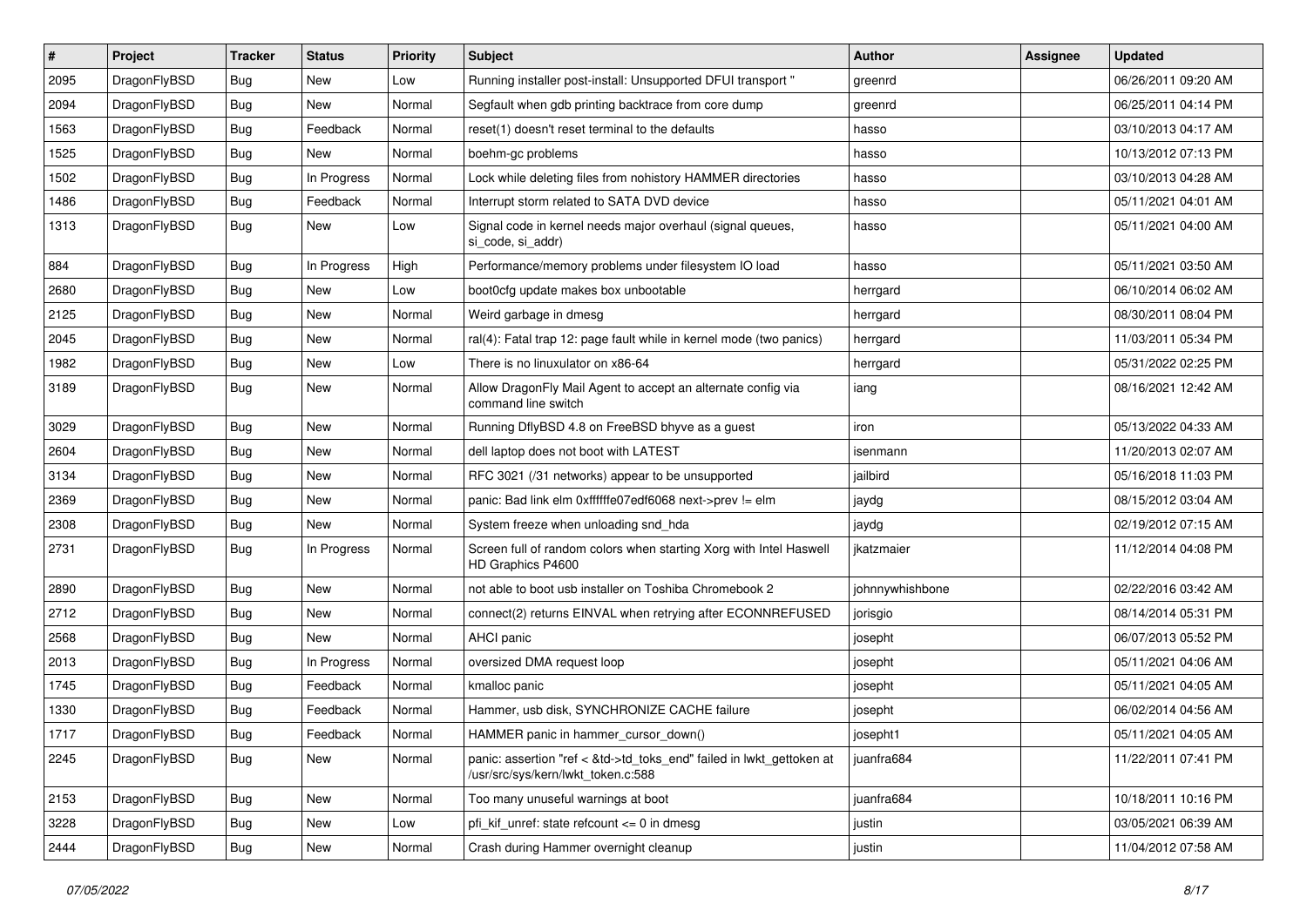| $\sharp$ | Project      | <b>Tracker</b> | <b>Status</b> | <b>Priority</b> | Subject                                                                                                 | <b>Author</b> | Assignee | <b>Updated</b>      |
|----------|--------------|----------------|---------------|-----------------|---------------------------------------------------------------------------------------------------------|---------------|----------|---------------------|
| 2090     | DragonFlyBSD | <b>Bug</b>     | Feedback      | Normal          | snd_hda does not support headphone automute                                                             | justin        |          | 03/29/2012 08:03 PM |
| 2645     | DragonFlyBSD | <b>Bug</b>     | <b>New</b>    | Normal          | panic with dsched fq and ioprio                                                                         | jyoung15      |          | 02/20/2014 07:29 AM |
| 1727     | DragonFlyBSD | <b>Bug</b>     | Feedback      | Normal          | CD boot panic (2.6.1) (usb?)                                                                            | kiril         |          | 05/15/2022 05:10 AM |
| 2529     | DragonFlyBSD | <b>Bug</b>     | New           | Low             | Sundance network adapter is not detected and attached                                                   | kworr         |          | 03/25/2013 02:29 AM |
| 2421     | DragonFlyBSD | <b>Bug</b>     | <b>New</b>    | High            | Kernel panic: vm_fault: page 0xc0f70000 not busy!                                                       | lentferj      |          | 10/03/2012 08:16 AM |
| 2288     | DragonFlyBSD | Bug            | Feedback      | Normal          | Random IO performance loss introduced since January 1st                                                 | lentferj      |          | 01/23/2013 04:21 PM |
| 1939     | DragonFlyBSD | <b>Bug</b>     | New           | Normal          | Panic on nightly build and stress test box                                                              | lentferj      |          | 12/18/2010 08:41 AM |
| 1916     | DragonFlyBSD | <b>Bug</b>     | New           | Normal          | Constant crashes on x86_64 with UFS                                                                     | lentferj      |          | 11/21/2010 07:40 PM |
| 2892     | DragonFlyBSD | <b>Bug</b>     | New           | Normal          | swap pager:indefinite wait bufferf error                                                                | lhmwzy        |          | 02/21/2016 10:32 PM |
| 3310     | DragonFlyBSD | <b>Bug</b>     | In Progress   | Normal          | NVMM+QEMU fail to boot with UEFI: Mem Assist Failed<br>[gpa=0xfffffff0]                                 | liweitianux   |          | 01/11/2022 03:22 PM |
| 2917     | DragonFlyBSD | <b>Bug</b>     | New           | Normal          | da8: reading primary partition table: error accessing offset<br>000000000000 for 512                    | liweitianux   |          | 05/11/2021 08:43 PM |
| 2565     | DragonFlyBSD | <b>Bug</b>     | New           | Normal          | "ifconfig ix0 up" panic                                                                                 | Itpig402a     |          | 06/03/2013 05:46 AM |
| 2434     | DragonFlyBSD | <b>Bug</b>     | <b>New</b>    | Normal          | BTX Halted - Boot fails on USB/GUI                                                                      | lucmv         |          | 10/17/2012 08:12 PM |
| 2808     | DragonFlyBSD | <b>Bug</b>     | New           | Normal          | X freeze by switching between X and VT - results in black screen                                        | lukesky333    |          | 05/11/2021 03:55 AM |
| 2531     | DragonFlyBSD | <b>Bug</b>     | New           | Normal          | camcontrol fails to disable APM                                                                         | m.lombardi85  |          | 03/23/2013 12:28 PM |
| 2167     | DragonFlyBSD | <b>Bug</b>     | New           | Normal          | shutdown/reboot fails after uptime msg                                                                  | marino        |          | 11/28/2011 03:01 AM |
| 3035     | DragonFlyBSD | <b>Bug</b>     | New           | Normal          | panic: assertion "cpu >= 0 && cpu < ncpus" failed in netisr_cpuport<br>at /usr/src/sys/net/netisr2.h:87 | masu          |          | 05/11/2017 01:24 AM |
| 2809     | DragonFlyBSD | <b>Bug</b>     | New           | Normal          | hammer mirror-stream                                                                                    | masu          |          | 04/10/2015 12:33 AM |
| 1860     | DragonFlyBSD | <b>Bug</b>     | Feedback      | Normal          | Panic while creating UFS fs on vn(4) for initrd                                                         | matthias      |          | 02/29/2012 07:16 AM |
| 2067     | DragonFlyBSD | <b>Bug</b>     | New           | Normal          | sound/pcm: "play interrupt timeout, channel dead"                                                       | matthiasr     |          | 05/11/2021 03:55 AM |
| 2598     | DragonFlyBSD | <b>Bug</b>     | New           | Normal          | i386 via USB Booting                                                                                    | mbzadegan     |          | 10/21/2013 02:28 AM |
| 2644     | DragonFlyBSD | <b>Bug</b>     | Feedback      | Normal          | 3.6.0-REL trap 9 on boot                                                                                | memmerto      |          | 11/27/2021 08:08 AM |
| 3317     | DragonFlyBSD | <b>Bug</b>     | In Progress   | Normal          | Network vtnet0 not working on Hetzner cloud                                                             | mneumann      |          | 06/18/2022 03:55 AM |
| 3235     | DragonFlyBSD | <b>Bug</b>     | New           | Normal          | Kernel panic in devfs vnops.c                                                                           | mneumann      |          | 04/28/2020 07:00 AM |
| 3222     | DragonFlyBSD | <b>Bug</b>     | New           | Normal          | gcc - undefined reference to '__atomic_load' (missing libatomic?)                                       | mneumann      |          | 02/08/2020 02:45 AM |
| 3111     | DragonFlyBSD | Bug            | In Progress   | High            | Mouse lags every second heavily under X11                                                               | mneumann      |          | 12/12/2017 09:46 PM |
| 2972     | DragonFlyBSD | <b>Bug</b>     | New           | Normal          | ipfw3 "deny to me" does not work correctly                                                              | mneumann      |          | 12/27/2016 12:11 PM |
| 2881     | DragonFlyBSD | <b>Bug</b>     | New           | Normal          | Pulseaudio hangs/resets system when starting X11                                                        | mneumann      |          | 01/09/2016 03:08 AM |
| 2788     | DragonFlyBSD | <b>Bug</b>     | New           | Normal          | ioctl GSLICEINFO: Not working for vnode slice                                                           | mneumann      |          | 02/12/2015 07:49 AM |
| 3218     | DragonFlyBSD | <b>Bug</b>     | New           | Normal          | Kernel panics are not sent to comconsole when booted over EFI                                           | mqudsi        |          | 12/02/2019 08:52 PM |
| 1144     | DragonFlyBSD | <b>Bug</b>     | Feedback      | Normal          | Incorrect clock under KVM                                                                               | msylvan       |          | 03/09/2013 01:17 PM |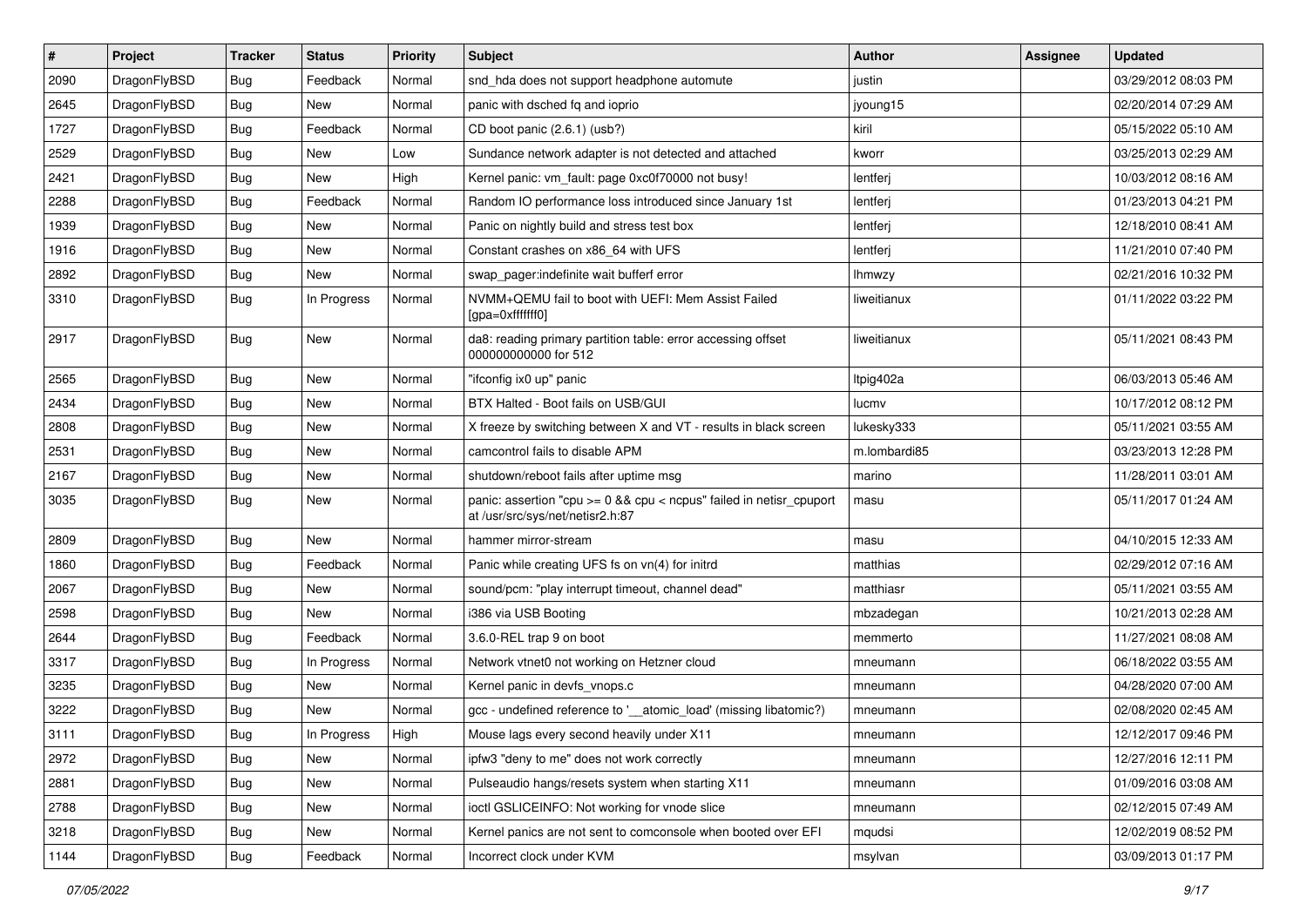| $\sharp$ | Project      | <b>Tracker</b> | <b>Status</b> | <b>Priority</b> | Subject                                                                                                            | <b>Author</b>          | Assignee | <b>Updated</b>      |
|----------|--------------|----------------|---------------|-----------------|--------------------------------------------------------------------------------------------------------------------|------------------------|----------|---------------------|
| 2104     | DragonFlyBSD | <b>Bug</b>     | New           | Normal          | network configuration seg. fault on install CD                                                                     | navratil               |          | 07/26/2011 07:55 AM |
| 2958     | DragonFlyBSD | <b>Bug</b>     | Feedback      | Normal          | Hammer FS dies during pruning after massive write load                                                             | neilb                  |          | 10/11/2016 04:20 AM |
| 2957     | DragonFlyBSD | <b>Bug</b>     | Feedback      | Normal          | swapoff -a followed by swapon -a doesn't give your swap back                                                       | neilb                  |          | 10/09/2016 04:17 AM |
| 3215     | DragonFlyBSD | <b>Bug</b>     | New           | Normal          | Hang in tcdrain(3) after write(3)                                                                                  | noloader               |          | 11/25/2019 03:08 PM |
| 2622     | DragonFlyBSD | <b>Bug</b>     | <b>New</b>    | Normal          | VAIO FIT15E fn keys support                                                                                        | nonsolosoft            |          | 12/31/2013 01:31 AM |
| 2621     | DragonFlyBSD | <b>Bug</b>     | <b>New</b>    | Normal          | core dump using cdrom                                                                                              | nonsolosoft            |          | 12/27/2013 12:43 AM |
| 2412     | DragonFlyBSD | <b>Bug</b>     | New           | Normal          | wlan0 fails to get address via dhclient                                                                            | nonsolosoft            |          | 08/30/2012 05:55 AM |
| 2182     | DragonFlyBSD | <b>Bug</b>     | New           | Normal          | if msk PHY FIFO underrun/overflow                                                                                  | nonsolosoft            |          | 09/03/2012 06:39 AM |
| 1193     | DragonFlyBSD | <b>Bug</b>     | New           | Normal          | kernel doesn't recognize cdrom drive                                                                               | nonsolosoft            |          | 01/25/2014 09:11 PM |
| 3052     | DragonFlyBSD | <b>Bug</b>     | New           | Normal          | panic DragonFly v4.8.1-RELEASE by mounting a malformed NTFS<br>image [64.000]                                      | open.source@ribose.com |          | 08/14/2017 03:22 AM |
| 3051     | DragonFlyBSD | Bug            | New           | Normal          | panic DragonFly v4.8.1-RELEASE by mounting a malformed NTFS<br>image [12.000]                                      | open.source@ribose.com |          | 08/14/2017 03:20 AM |
| 3049     | DragonFlyBSD | <b>Bug</b>     | New           | Normal          | panic DragonFly v4.8.1-RELEASE by mounting a malformed<br>msdosfs image [12.128]                                   | open.source@ribose.com |          | 08/14/2017 02:53 AM |
| 2802     | DragonFlyBSD | <b>Bug</b>     | New           | Normal          | USB Wifi urtwn0 crash from cd boot                                                                                 | opvalues               |          | 03/10/2015 01:07 AM |
| 2799     | DragonFlyBSD | <b>Bug</b>     | New           | Normal          | Fatal trap 12 caused by moused(8) -p /dev/cual0                                                                    | opvalues               |          | 03/04/2015 11:01 PM |
| 3152     | DragonFlyBSD | <b>Bug</b>     | Feedback      | Normal          | Console's size in ttyv0 and single user mode is sticking to 80x25,<br>while ttyv1 can make use of the whole screen | overtime               |          | 02/24/2019 01:08 AM |
| 3107     | DragonFlyBSD | Bug            | New           | Low             | ACPI interrupt storm when loading i915 on Lenovo T460                                                              | oyvinht                |          | 07/15/2020 07:01 AM |
| 2874     | DragonFlyBSD | Bug            | <b>New</b>    | Normal          | make world DESTDIR=/emptydir fails                                                                                 | pascii                 |          | 12/25/2015 07:04 AM |
| 2117     | DragonFlyBSD | Bug            | New           | High            | ACPI and/or bce(4) problem with 2.11.0.673.g0d557 on HP DL380<br>G6                                                | pauska                 |          | 08/22/2011 10:15 AM |
| 2898     | DragonFlyBSD | <b>Bug</b>     | New           | Normal          | <b>HAMMER</b> panic                                                                                                | pavalos                |          | 11/03/2018 07:05 AM |
| 2526     | DragonFlyBSD | Bug            | <b>New</b>    | Normal          | hammer cleanup doesn't run on first day of DST                                                                     | pavalos                |          | 10/18/2016 05:28 PM |
| 2248     | DragonFlyBSD | Bug            | <b>New</b>    | Normal          | sysctl panic                                                                                                       | pavalos                |          | 11/23/2011 06:23 PM |
| 2199     | DragonFlyBSD | <b>Bug</b>     | New           | Normal          | screen segfaults if utmpx isn't present                                                                            | pavalos                |          | 11/15/2011 10:52 PM |
| 2099     | DragonFlyBSD | <b>Bug</b>     | New           | Normal          | page fault panic in vm system                                                                                      | pavalos                |          | 07/10/2011 08:51 AM |
| 2048     | DragonFlyBSD | <b>Bug</b>     | New           | Normal          | panic: ffs_sync: rofs mod                                                                                          | pavalos                |          | 04/12/2011 05:45 AM |
| 2008     | DragonFlyBSD | <b>Bug</b>     | New           | Normal          | lwkt_setcpu_remote: td->td_flags 00800621 console flood                                                            | pavalos                |          | 03/06/2011 09:37 PM |
| 1949     | DragonFlyBSD | <b>Bug</b>     | New           | Normal          | iwn panic                                                                                                          | pavalos                |          | 01/30/2011 03:21 AM |
| 599      | DragonFlyBSD | <b>Bug</b>     | New           | Urgent          | 1.9.0 reproducable panic                                                                                           | pavalos                |          | 12/22/2010 01:08 AM |
| 3226     | DragonFlyBSD | <b>Bug</b>     | New           | Normal          | Xorg freezes in vm: thread stuck in "objtrm1"                                                                      | peeter                 |          | 04/08/2020 02:10 AM |
| 2970     | DragonFlyBSD | <b>Bug</b>     | New           | Normal          | kernel 4.7: "Is -I" causes panic on UDF filesystem: "bgetvp -<br>overlapping buffer"                               | peeter                 |          | 12/21/2016 02:46 AM |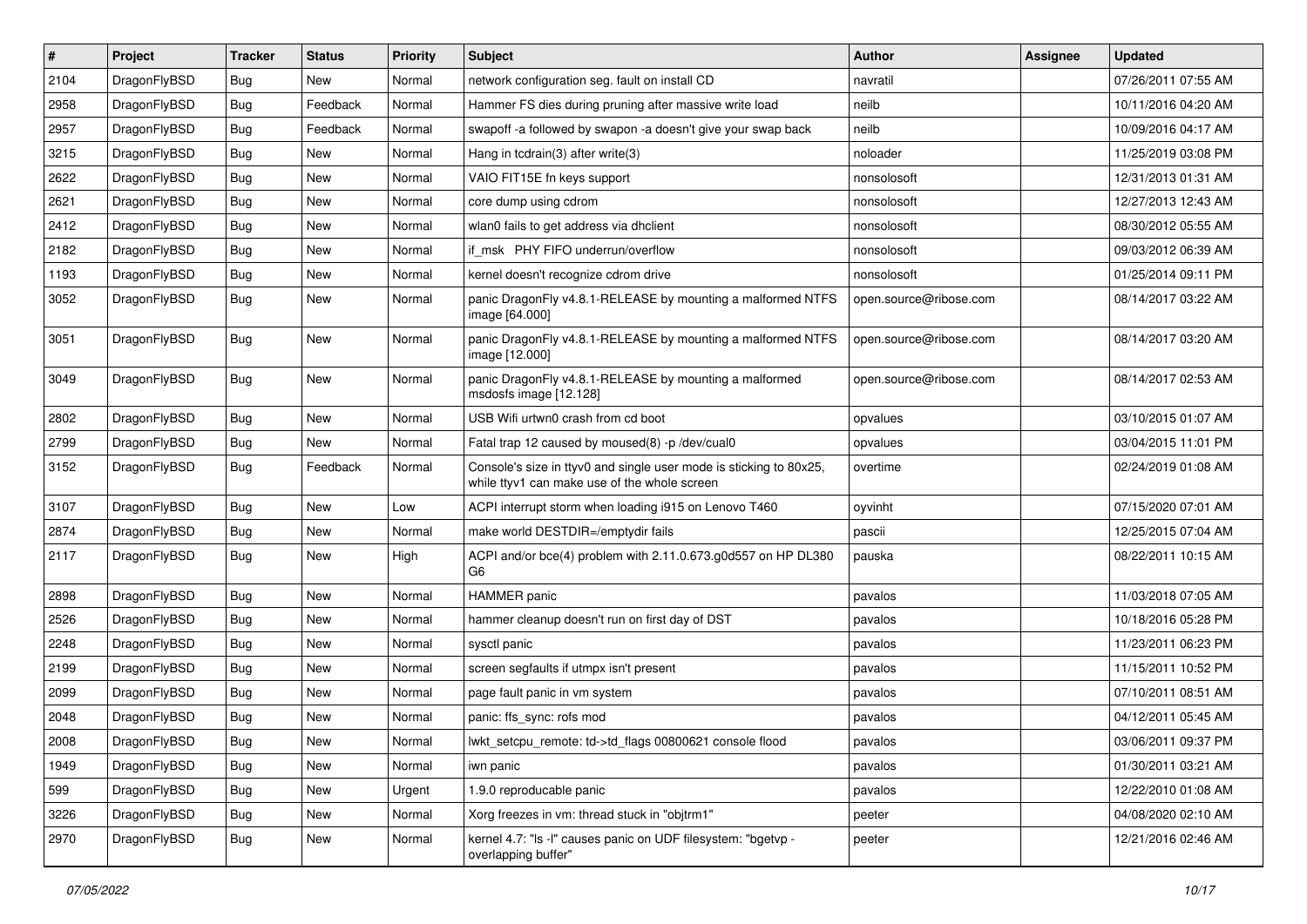| $\vert$ # | Project      | <b>Tracker</b> | <b>Status</b> | <b>Priority</b> | <b>Subject</b>                                                                                                                                                                                    | <b>Author</b> | Assignee | <b>Updated</b>      |
|-----------|--------------|----------------|---------------|-----------------|---------------------------------------------------------------------------------------------------------------------------------------------------------------------------------------------------|---------------|----------|---------------------|
| 1943      | DragonFlyBSD | Bug            | <b>New</b>    | Normal          | hammer assertion panic                                                                                                                                                                            | peter         |          | 12/27/2010 12:45 AM |
| 1990      | DragonFlyBSD | <b>Bug</b>     | <b>New</b>    | Normal          | /mnt too large to mount                                                                                                                                                                           | peur.neu      |          | 02/16/2011 11:24 PM |
| 1951      | DragonFlyBSD | <b>Bug</b>     | <b>New</b>    | Normal          | dma timeouts at phyaddr on a good hdd                                                                                                                                                             | peur.neu      |          | 01/04/2011 07:12 AM |
| 3247      | DragonFlyBSD | Bug            | <b>New</b>    | Normal          | Kernel panic doing nothing much                                                                                                                                                                   | phma          |          | 09/12/2020 11:40 PM |
| 2816      | DragonFlyBSD | <b>Bug</b>     | <b>New</b>    | Normal          | A multitasking process being debugged can get stuck                                                                                                                                               | phma          |          | 05/19/2015 03:57 AM |
| 2611      | DragonFlyBSD | <b>Bug</b>     | New           | Normal          | Change in IP address results in network not working                                                                                                                                               | phma          |          | 12/05/2013 07:55 PM |
| 2557      | DragonFlyBSD | Bug            | <b>New</b>    | Normal          | stock 3.4.1 kernel halts during booting if dm and dm_target_crypt<br>are loaded and RAID controller is present                                                                                    | phma          |          | 05/12/2013 10:38 PM |
| 2552      | DragonFlyBSD | <b>Bug</b>     | <b>New</b>    | Low             | hammer recovery should indicate progress                                                                                                                                                          | phma          |          | 05/03/2013 12:13 AM |
| 2547      | DragonFlyBSD | <b>Bug</b>     | <b>New</b>    | High            | crashed while doing a dry run of pkg rolling-replace                                                                                                                                              | phma          |          | 04/18/2013 10:40 PM |
| 2389      | DragonFlyBSD | <b>Bug</b>     | <b>New</b>    | Normal          | computer crashed while listing processes                                                                                                                                                          | phma          |          | 06/18/2012 02:49 PM |
| 2387      | DragonFlyBSD | Bug            | <b>New</b>    | Normal          | hammer ignores -t during dedup                                                                                                                                                                    | phma          |          | 06/17/2012 12:30 PM |
| 2331      | DragonFlyBSD | Bug            | <b>New</b>    | Normal          | reading mouse mode from unopen file descriptor hangs mouse<br>driver                                                                                                                              | phma          |          | 03/14/2012 09:43 AM |
| 2311      | DragonFlyBSD | Bug            | <b>New</b>    | Normal          | Xorg crash having something to do with drm                                                                                                                                                        | phma          |          | 02/22/2012 09:59 AM |
| 2306      | DragonFlyBSD | <b>Bug</b>     | <b>New</b>    | Normal          | a crash starts the kernel debugger in text mode, but just reboots in X                                                                                                                            | phma          |          | 02/11/2012 08:02 PM |
| 1559      | DragonFlyBSD | Bug            | <b>New</b>    | Normal          | kernel trap                                                                                                                                                                                       | phma          |          | 11/27/2021 08:43 AM |
| 3302      | DragonFlyBSD | <b>Bug</b>     | <b>New</b>    | Normal          | Will not boot on System76 Lemur Pro (lemp10)                                                                                                                                                      | piecuch       |          | 11/03/2021 10:21 AM |
| 3298      | DragonFlyBSD | Bug            | New           | Normal          | Running "w" and having logged in via XDM through VNC, "w" prints<br>an extra error message                                                                                                        | piecuch       |          | 10/25/2021 09:16 AM |
| 3239      | DragonFlyBSD | <b>Bug</b>     | <b>New</b>    | Normal          | unable to SIGKILL glitched emacs                                                                                                                                                                  | piecuch       |          | 05/26/2020 03:30 AM |
| 3238      | DragonFlyBSD | <b>Bug</b>     | <b>New</b>    | Normal          | race conditions when printing from vkernel console                                                                                                                                                | piecuch       |          | 05/19/2020 02:50 PM |
| 3245      | DragonFlyBSD | <b>Bug</b>     | <b>New</b>    | Normal          | panic: free: guard1x fail, i915 load from loader.conf                                                                                                                                             | polachok      |          | 08/21/2020 10:36 AM |
| 1101      | DragonFlyBSD | <b>Bug</b>     | Feedback      | Normal          | ohci related panic                                                                                                                                                                                | polachok      |          | 05/11/2021 04:00 AM |
| 1577      | DragonFlyBSD | <b>Bug</b>     | Feedback      | Normal          | panic: assertion: leaf->base.obj_id == ip->obj_id in<br>hammer_ip_delete_range                                                                                                                    | qhwt+dfly     |          | 05/11/2021 04:01 AM |
| 1387      | DragonFlyBSD | <b>Bug</b>     | Feedback      | Normal          | zero-size malloc and ps: kvm_getprocs: Bad address                                                                                                                                                | qhwt+dfly     |          | 05/11/2021 04:00 AM |
| 1368      | DragonFlyBSD | Bug            | In Progress   | Normal          | suspend signal race?                                                                                                                                                                              | qhwt+dfly     |          | 05/11/2021 03:51 AM |
| 570       | DragonFlyBSD | <b>Bug</b>     | Feedback      | Normal          | 1.8.x: ACPI problems                                                                                                                                                                              | qhwt+dfly     |          | 06/02/2014 03:45 AM |
| 1942      | DragonFlyBSD | <b>Bug</b>     | New           | Normal          | locking against myself in getcacheblk()?                                                                                                                                                          | qhwt.dfly     |          | 05/31/2022 02:15 PM |
| 1917      | DragonFlyBSD | <b>Bug</b>     | New           | Normal          | panic: assertion: (RB_EMPTY(&ip->rec_tree) && (ip->flags &<br>HAMMER_INODE_XDIRTY) == 0)    (!RB_EMPTY(&ip->rec_tree)<br>&& (ip->flags & HAMMER_INODE_XDIRTY) != 0) in<br>hammer_flush_inode_done | qhwt.dfly     |          | 11/24/2010 03:23 AM |
| 2371      | DragonFlyBSD | Bug            | New           | Normal          | Timezone problem with America/Sao_Paulo                                                                                                                                                           | raitech       |          | 05/17/2012 01:42 PM |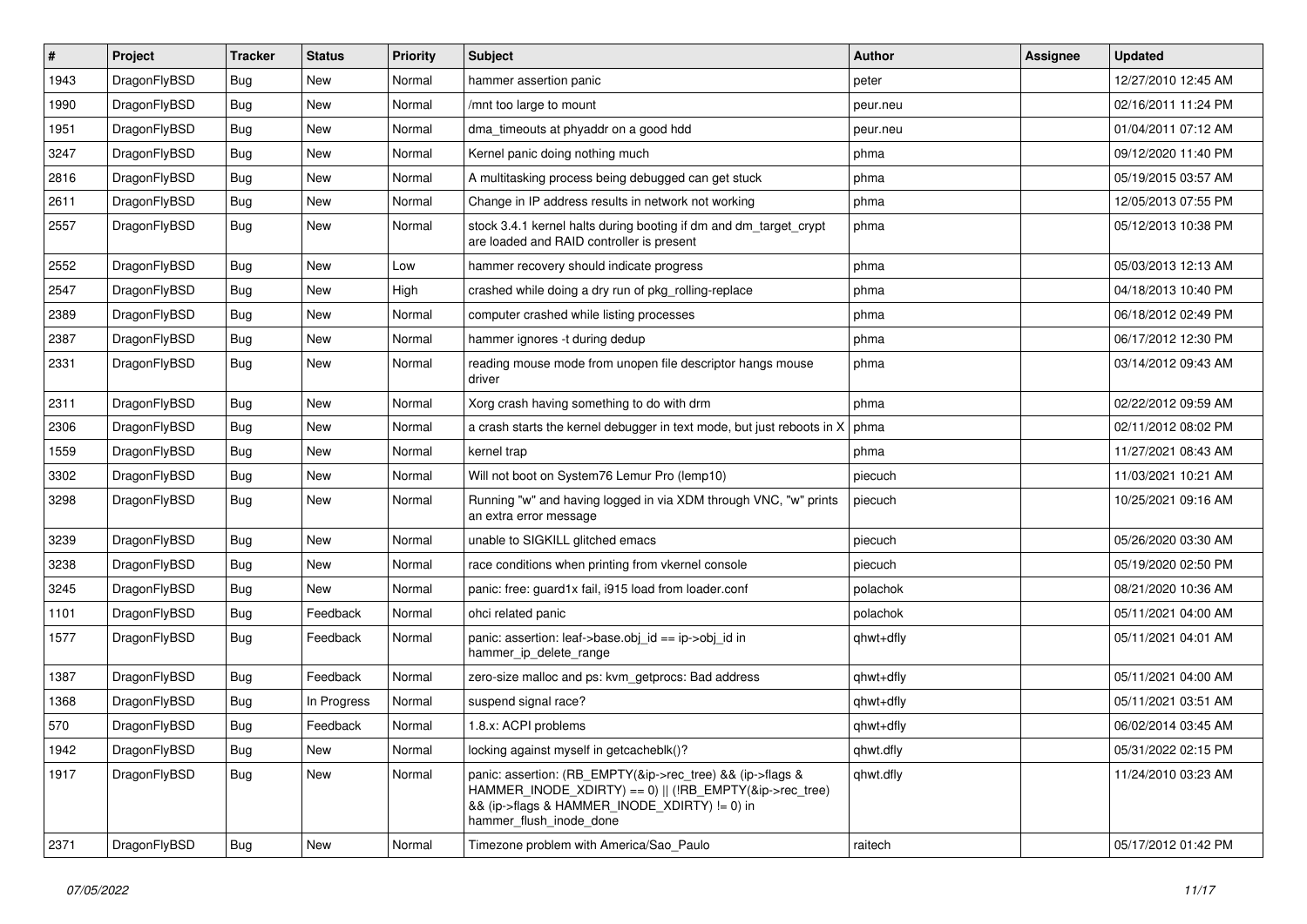| $\vert$ # | Project      | <b>Tracker</b> | <b>Status</b> | <b>Priority</b> | <b>Subject</b>                                                                                  | Author       | Assignee | <b>Updated</b>      |
|-----------|--------------|----------------|---------------|-----------------|-------------------------------------------------------------------------------------------------|--------------|----------|---------------------|
| 1560      | DragonFlyBSD | <b>Bug</b>     | Feedback      | Normal          | Unable to modify partition table on ThinkPad T61p during install                                | rehsack      |          | 01/15/2015 08:57 AM |
| 3313      | DragonFlyBSD | <b>Bug</b>     | <b>New</b>    | Normal          | Can't boot from my live USB at all. The kernel loading process<br>hangs.                        | rempas       |          | 06/03/2022 12:16 AM |
| 2675      | DragonFlyBSD | Bug            | <b>New</b>    | Low             | Ultimate N WiFi Link 5300 get iwn_intr: fatal firmware error on 5GHz                            | revuwa       |          | 05/11/2021 04:07 AM |
| 1836      | DragonFlyBSD | <b>Bug</b>     | <b>New</b>    | Normal          | Incorrect TCP checksum show up in tcpdump                                                       | robgar1      |          | 05/15/2022 11:22 AM |
| 2430      | DragonFlyBSD | Bug            | <b>New</b>    | Normal          | Alternate Password Hash method                                                                  | robin.carey1 |          | 10/07/2012 06:28 AM |
| 2138      | DragonFlyBSD | <b>Bug</b>     | <b>New</b>    | Normal          | > 100% CPU usage                                                                                | robin.carey1 |          | 09/26/2011 12:20 PM |
| 2626      | DragonFlyBSD | <b>Bug</b>     | <b>New</b>    | Normal          | iwn driver drops with error: "firmware error 'iwn intr: fatal firmware<br>error""               | rodyaj       |          | 01/09/2014 05:50 AM |
| 2738      | DragonFlyBSD | <b>Bug</b>     | New           | Normal          | Hammer: Strange behavior when trying to recover old version of<br>moved file                    | roland       |          | 11/20/2014 08:02 AM |
| 3141      | DragonFlyBSD | Bug            | <b>New</b>    | Normal          | dhclient blocks boot process                                                                    | rowo         |          | 12/16/2018 11:01 AM |
| 2887      | DragonFlyBSD | <b>Bug</b>     | New           | Low             | Missing extattr_namespace_to_string and<br>extattr_string_to_namespace functions                | rubenk       |          | 02/06/2016 05:09 AM |
| 2423      | DragonFlyBSD | <b>Bug</b>     | <b>New</b>    | Urgent          | After multiple panics/locks, hitting KKASSERT in<br>hammer init cursor                          | rumcic       |          | 09/18/2012 02:28 AM |
| 2080      | DragonFlyBSD | <b>Bug</b>     | <b>New</b>    | Normal          | panic: lockmgr thrd sleep: called from interrupt, ipi, or hard code<br>section                  | rumcic       |          | 05/30/2011 05:06 PM |
| 2072      | DragonFlyBSD | Bug            | <b>New</b>    | Normal          | Fatal trap 12: stopped at lwkt send ipig3                                                       | rumcic       |          | 05/17/2011 04:12 AM |
| 1975      | DragonFlyBSD | <b>Bug</b>     | <b>New</b>    | Normal          | Applications seg fault in select() and poll()                                                   | rumcic       |          | 05/31/2022 02:58 PM |
| 1874      | DragonFlyBSD | Bug            | <b>New</b>    | Normal          | mpd listening on all IPs, accepting only on one                                                 | rumcic       |          | 05/08/2011 01:01 PM |
| 1873      | DragonFlyBSD | <b>Bug</b>     | <b>New</b>    | Normal          | Panic upon usb mouse detach and reattaching                                                     | rumcic       |          | 02/01/2011 09:53 AM |
| 1580      | DragonFlyBSD | <b>Bug</b>     | Feedback      | Normal          | Panic (Fatal trap 12: page fault while in kernel mode) while playing<br>with pf and netif names | rumcic       |          | 12/21/2018 01:21 AM |
| 1489      | DragonFlyBSD | <b>Bug</b>     | Feedback      | Normal          | panic: ufs dirbad: bad dir                                                                      | rumcic       |          | 03/10/2013 04:34 AM |
| 1250      | DragonFlyBSD | Bug            | Feedback      | Normal          | Panic upon plugging an USB flash drive into the machine                                         | rumcic       |          | 03/10/2013 05:17 AM |
| 1249      | DragonFlyBSD | <b>Bug</b>     | Feedback      | Normal          | panic: ffs_vfree: freeing free inode                                                            | rumcic       |          | 03/10/2013 05:13 AM |
| 1218      | DragonFlyBSD | Bug            | In Progress   | Normal          | panic: assertion: $error == 0$ in hammer start transaction                                      | rumcic       |          | 05/11/2021 04:00 AM |
| 2316      | DragonFlyBSD | Bug            | New           | Normal          | Ungraceful invalid password handling for adding a new user in the<br>installer                  | rune         |          | 04/27/2012 11:23 PM |
| 3047      | DragonFlyBSD | Bug            | New           | Normal          | HAMMER critical write error                                                                     | samuel       |          | 06/19/2019 09:50 AM |
| 2123      | DragonFlyBSD | <b>Bug</b>     | <b>New</b>    | Normal          | hammer is losing files                                                                          | schmir       |          | 08/30/2011 07:56 PM |
| 2042      | DragonFlyBSD | <b>Bug</b>     | <b>New</b>    | Normal          | kernel panic, when run boot0cfg                                                                 | sepherosa    |          | 05/31/2022 03:01 PM |
| 1944      | DragonFlyBSD | Bug            | <b>New</b>    | Normal          | panic: backing object 0xdea7b258 was somehow re-referenced<br>during collapse!                  | sepherosa    |          | 12/27/2010 02:06 AM |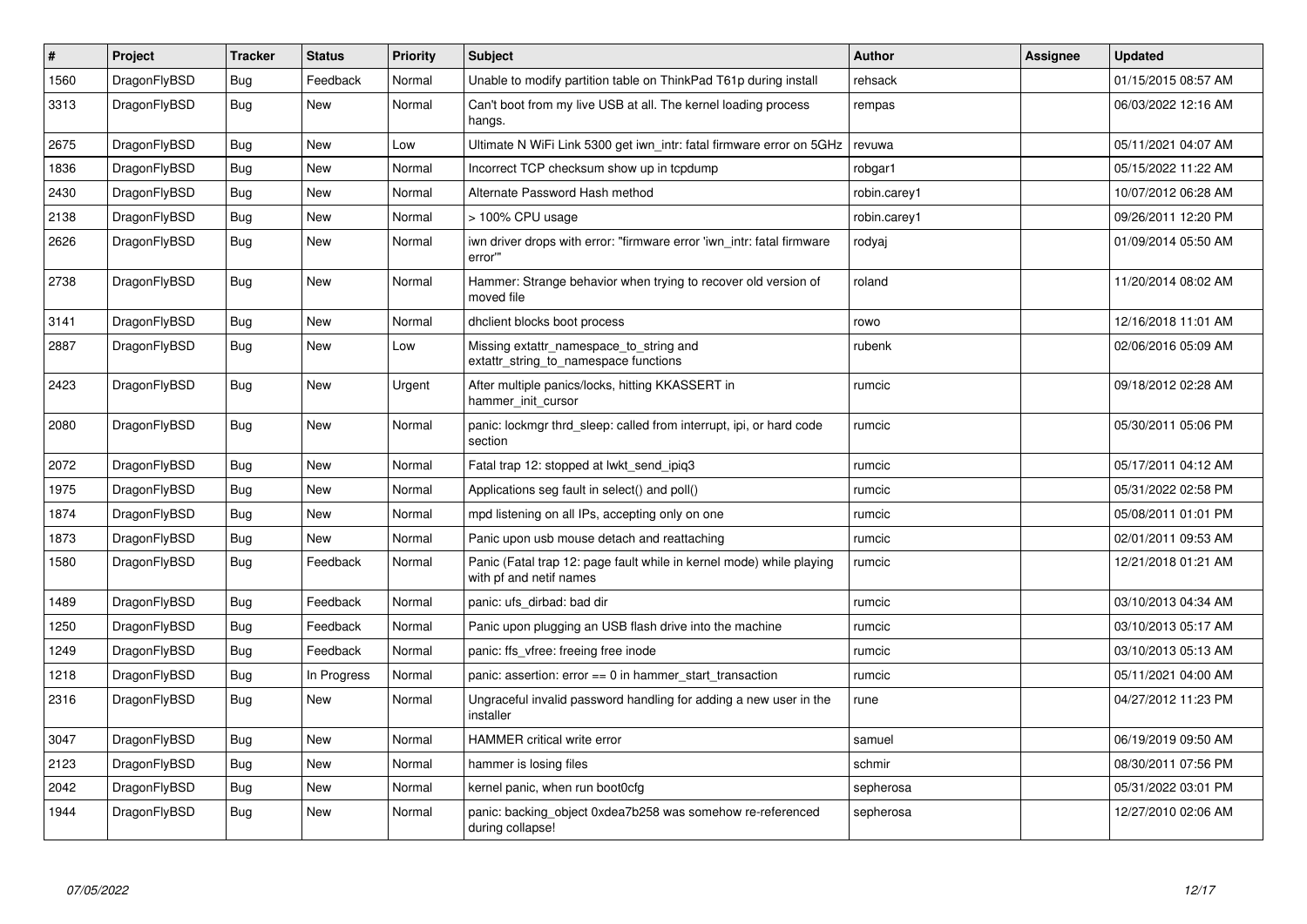| #    | Project      | <b>Tracker</b> | <b>Status</b> | <b>Priority</b> | Subject                                                                              | <b>Author</b> | Assignee | <b>Updated</b>      |
|------|--------------|----------------|---------------|-----------------|--------------------------------------------------------------------------------------|---------------|----------|---------------------|
| 2924 | DragonFlyBSD | Bug            | New           | Normal          | cat -v fails to tag characters in extended table with M- prefix with<br>some locales | sevan         |          | 07/11/2016 07:18 AM |
| 2396 | DragonFlyBSD | Bug            | Feedback      | High            | Latest 3.1 development version core dumps while destroying master<br><b>PFS</b>      | sgeorge       |          | 01/23/2013 04:10 PM |
| 2347 | DragonFlyBSD | Bug            | Feedback      | High            | Hammer PFSes destroy does not give back full space allocated to<br><b>PFS</b>        | sgeorge       |          | 07/19/2012 01:11 AM |
| 2124 | DragonFlyBSD | Bug            | <b>New</b>    | Normal          | getty repeating too quickly on port /dev/ttyv0                                       | sgeorge.ml    |          | 09/01/2011 04:28 AM |
| 2891 | DragonFlyBSD | Bug            | <b>New</b>    | Normal          | Kernel panic in IEEE802.11 related code                                              | shamaz        |          | 05/29/2016 05:49 PM |
| 2863 | DragonFlyBSD | <b>Bug</b>     | <b>New</b>    | Normal          | HAMMER synch tid is zero                                                             | shamaz        |          | 12/12/2015 11:24 PM |
| 2820 | DragonFlyBSD | Bug            | <b>New</b>    | Normal          | TP-Link USB Wi-Fi adapter cannot be reattached to the system                         | shamaz        |          | 05/22/2015 09:45 PM |
| 1961 | DragonFlyBSD | <b>Bug</b>     | <b>New</b>    | Normal          | Can't create dump from DDB                                                           | shamaz        |          | 01/29/2011 09:02 PM |
| 1935 | DragonFlyBSD | Bug            | <b>New</b>    | Normal          | mouse does not work after switching between x and console                            | shamaz        |          | 12/13/2010 10:06 AM |
| 1884 | DragonFlyBSD | Bug            | <b>New</b>    | Normal          | System completely freezes while listening music (devbuf: malloc<br>limit exceeded)   | shamaz        |          | 01/24/2011 05:00 PM |
| 2141 | DragonFlyBSD | Bug            | <b>New</b>    | Urgent          | loader and/or documentation broken                                                   | sjg           |          | 01/20/2012 10:51 AM |
| 2061 | DragonFlyBSD | <b>Bug</b>     | New           | Normal          | USB keyboard boot panic                                                              | sjg           |          | 05/04/2012 12:20 AM |
| 1786 | DragonFlyBSD | <b>Bug</b>     | <b>New</b>    | Normal          | Calling NULL function pointer initiates panic loop                                   | sjg           |          | 10/11/2010 05:28 PM |
| 2936 | DragonFlyBSD | Bug            | <b>New</b>    | Normal          | loader.efi crashes while loading kernel                                              | spaceille     |          | 08/20/2016 06:17 AM |
| 2587 | DragonFlyBSD | <b>Bug</b>     | <b>New</b>    | Normal          | SATA DVD writer not detected by DragonFly                                            | srussell      |          | 09/04/2020 08:55 AM |
| 2586 | DragonFlyBSD | Bug            | <b>New</b>    | Normal          | pf: "modulate" state seems problematic                                               | srussell      |          | 09/25/2013 07:36 PM |
| 2077 | DragonFlyBSD | <b>Bug</b>     | <b>New</b>    | Normal          | USB devices conflicting                                                              | srussell      |          | 05/17/2011 05:12 PM |
| 3129 | DragonFlyBSD | <b>Bug</b>     | New           | High            | Kernel panic with 5.2.0 on A2SDi-4C-HLN4F                                            | stateless     |          | 04/24/2018 12:50 AM |
| 2055 | DragonFlyBSD | <b>Bug</b>     | <b>New</b>    | Normal          | $ssh + IPV6 + bridge \Rightarrow$ connection freezes                                 | steve         |          | 04/24/2011 07:13 PM |
| 2004 | DragonFlyBSD | <b>Bug</b>     | New           | Normal          | LWKT_WAIT_IPIQ panic                                                                 | steve         |          | 03/08/2011 05:46 PM |
| 2020 | DragonFlyBSD | <b>Bug</b>     | <b>New</b>    | Low             | Port brcm80211 driver from Linux to DragonFly BSD                                    | studer        |          | 03/05/2011 10:54 PM |
| 2082 | DragonFlyBSD | <b>Bug</b>     | <b>New</b>    | Normal          | dfbsd 2.10.1 amd64 - mc port build error with 'bmake bin-install'                    | sun-doctor    |          | 05/25/2011 07:18 PM |
| 2509 | DragonFlyBSD | <b>Bug</b>     | New           | Normal          | Redefinition of DIRBLKSIZ in restore(8)                                              | swildner      |          | 06/04/2022 04:40 AM |
| 1913 | DragonFlyBSD | <b>Bug</b>     | <b>New</b>    | Normal          | panic: assertion: ip->flush_state != HAMMER_FST_FLUSH in<br>hammer_flush_inode_core  | swildner      |          | 11/20/2010 05:27 PM |
| 1907 | DragonFlyBSD | <b>Bug</b>     | New           | Normal          | Hammer crash in hammer_flusher_flush()                                               | swildner      |          | 11/11/2010 05:07 AM |
| 243  | DragonFlyBSD | <b>Bug</b>     | Feedback      | Normal          | weird behavior in the shell                                                          | swildner      |          | 05/31/2022 02:51 PM |
| 3217 | DragonFlyBSD | <b>Bug</b>     | <b>New</b>    | Normal          | rescue tools: make install fails if rescue folder doesn't exist                      | t dfbsd       |          | 11/27/2019 08:16 PM |
| 2915 | DragonFlyBSD | <b>Bug</b>     | New           | High            | Hammer mirror-copy problem                                                           | t_dfbsd       |          | 08/25/2016 05:28 AM |
| 3036 | DragonFlyBSD | <b>Bug</b>     | New           | Normal          | panic in icmp redirect start() ASSERT IN NETISR(0)                                   | tautolog      |          | 05/11/2017 07:27 PM |
| 3113 | DragonFlyBSD | <b>Bug</b>     | In Progress   | Urgent          | Booting vKernel fails due being out of swap space                                    | tcullen       |          | 05/11/2021 04:14 AM |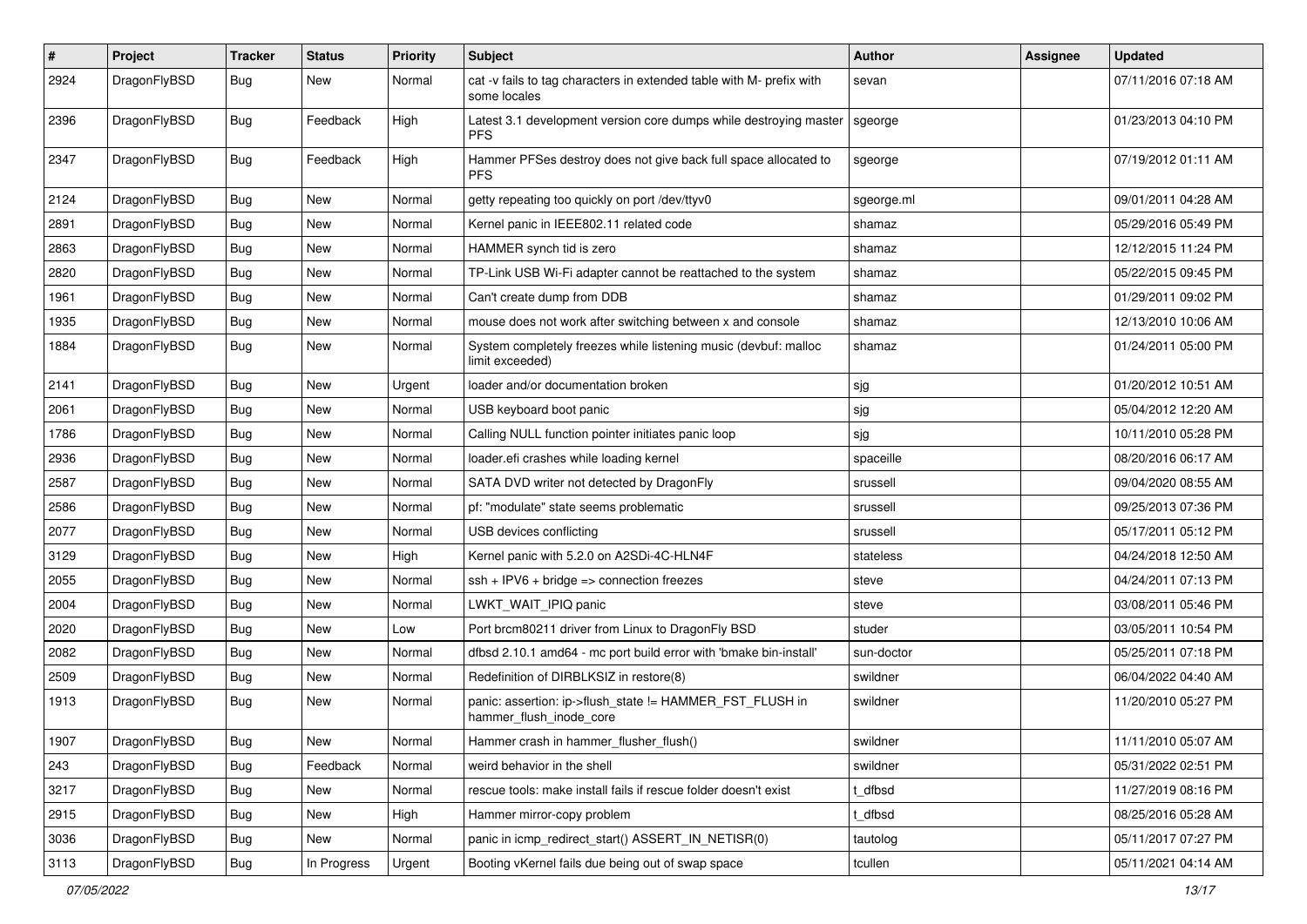| $\#$ | Project      | <b>Tracker</b> | <b>Status</b> | <b>Priority</b> | Subject                                                                                                  | <b>Author</b>     | Assignee | <b>Updated</b>      |
|------|--------------|----------------|---------------|-----------------|----------------------------------------------------------------------------------------------------------|-------------------|----------|---------------------|
| 2609 | DragonFlyBSD | Bug            | New           | Normal          | master: panic: assertion<br>"LWKT TOKEN HELD ANY(vm object token(object))" failed in<br>swp pager lookup | thomas.nikolajsen |          | 11/28/2013 11:36 AM |
| 2436 | DragonFlyBSD | Bug            | New           | Normal          | panic: assertion "lp->lwp_qcpu == dd->cpuid" failed in<br>dfly_acquire_curproc                           | thomas.nikolajsen |          | 01/23/2013 11:07 AM |
| 2296 | DragonFlyBSD | Bug            | In Progress   | High            | panic: assertion "m->wire count > 0" failed                                                              | thomas.nikolajsen |          | 08/30/2012 06:09 AM |
| 1984 | DragonFlyBSD | Bug            | New           | Normal          | hammer mount fails after crash - HAMMER: FIFO record bad head<br>signature                               | thomas.nikolajsen |          | 03/08/2011 06:57 PM |
| 285  | DragonFlyBSD | Bug            | Feedback      | Low             | interrupt latency with re without ip address configured                                                  | thomas.nikolajsen |          | 02/20/2014 10:30 AM |
| 2459 | DragonFlyBSD | <b>Bug</b>     | Feedback      | Normal          | apic problems with HP Probook 4510s                                                                      | thowe             |          | 11/27/2021 08:22 AM |
| 3316 | DragonFlyBSD | <b>Bug</b>     | <b>New</b>    | Normal          | hammer2_dirent_create() allows creating >1 dirents with the same<br>name                                 | tkusumi           |          | 06/05/2022 12:35 PM |
| 3269 | DragonFlyBSD | Bug            | In Progress   | Normal          | Is double-buffer'd buf still required by HAMMER2?                                                        | tkusumi           |          | 05/12/2021 04:09 PM |
| 3266 | DragonFlyBSD | <b>Bug</b>     | New           | High            | Filesystems broken due to "KKASSERT(count &<br>TOK COUNTMASK);"                                          | tkusumi           |          | 03/15/2021 01:21 PM |
| 3249 | DragonFlyBSD | Bug            | <b>New</b>    | Normal          | HAMMER2 fsync(2) not working properly                                                                    | tkusumi           |          | 09/21/2020 07:07 AM |
| 3246 | DragonFlyBSD | <b>Bug</b>     | <b>New</b>    | Normal          | HAMMER2 unable to handle ENOSPC properly                                                                 | tkusumi           |          | 09/04/2020 11:11 AM |
| 3184 | DragonFlyBSD | <b>Bug</b>     | <b>New</b>    | Normal          | tsleep(9) return value when PCATCH specified                                                             | tkusumi           |          | 04/03/2019 06:49 AM |
| 2857 | DragonFlyBSD | <b>Bug</b>     | New           | Normal          | hammer stalls via bitcoin-gt                                                                             | tkusumi           |          | 11/30/2015 06:52 AM |
| 2812 | DragonFlyBSD | <b>Bug</b>     | New           | Normal          | Panic on Intel DE3815TYKHE                                                                               | tmorp             |          | 05/14/2015 03:14 PM |
| 2931 | DragonFlyBSD | Bug            | <b>New</b>    | Low             | 'gdb' of 'vkernel' unable to print backtrace                                                             | tofergus          |          | 07/26/2016 01:51 PM |
| 2930 | DragonFlyBSD | Bug            | <b>New</b>    | High            | 'objcache' causes panic during 'nfs readdir'                                                             | tofergus          |          | 07/26/2016 01:09 PM |
| 2473 | DragonFlyBSD | Bug            | New           | Normal          | Kernel crash when trying to up the wpi0 device (Dfly<br>v3.3.0.758.g47388-DEVELOPMENT)                   | tomaz             |          | 02/24/2014 08:50 AM |
| 1282 | DragonFlyBSD | Bug            | Feedback      | Normal          | panic (trap 12) when booting SMP kernel on Atom 330 (dual core)                                          | tomaz.borstnar    |          | 05/11/2021 04:00 AM |
| 3319 | DragonFlyBSD | Bug            | <b>New</b>    | Normal          | setproctitle() calls can change effect of later setproctitle() calls                                     | tonyc             |          | 06/29/2022 06:10 PM |
| 3252 | DragonFlyBSD | <b>Bug</b>     | New           | Normal          | tcsetattr/tcgetattr set errno incorrectly on non-TTY                                                     | tonyc             |          | 10/26/2020 09:34 PM |
| 806  | DragonFlyBSD | <b>Bug</b>     | Feedback      | Normal          | boot error on MacBook                                                                                    | tralamazza        |          | 06/04/2022 05:28 AM |
| 3231 | DragonFlyBSD | <b>Bug</b>     | <b>New</b>    | Normal          | wifi drops on 5.8                                                                                        | tse               |          | 04/06/2020 05:08 AM |
| 3225 | DragonFlyBSD | Bug            | New           | Normal          | nfsd freeze when using gemu                                                                              | tse               |          | 03/17/2020 11:52 AM |
| 3208 | DragonFlyBSD | Bug            | <b>New</b>    | Normal          | Crash related to nfsd                                                                                    | tse               |          | 06/11/2020 05:52 AM |
| 3199 | DragonFlyBSD | Bug            | New           | Normal          | PFS label not found panic                                                                                | tse               |          | 08/21/2019 03:51 AM |
| 3197 | DragonFlyBSD | <b>Bug</b>     | New           | Normal          | DragonFly upgrades                                                                                       | tse               |          | 04/18/2020 04:18 PM |
| 3170 | DragonFlyBSD | <b>Bug</b>     | New           | Normal          | repeatable nfsd crash                                                                                    | tse               |          | 06/11/2020 05:52 AM |
| 2140 | DragonFlyBSD | <b>Bug</b>     | New           | High            | hammer_io_delallocate panic with 'duplicate entry' message                                               | ttw               |          | 10/07/2011 12:22 PM |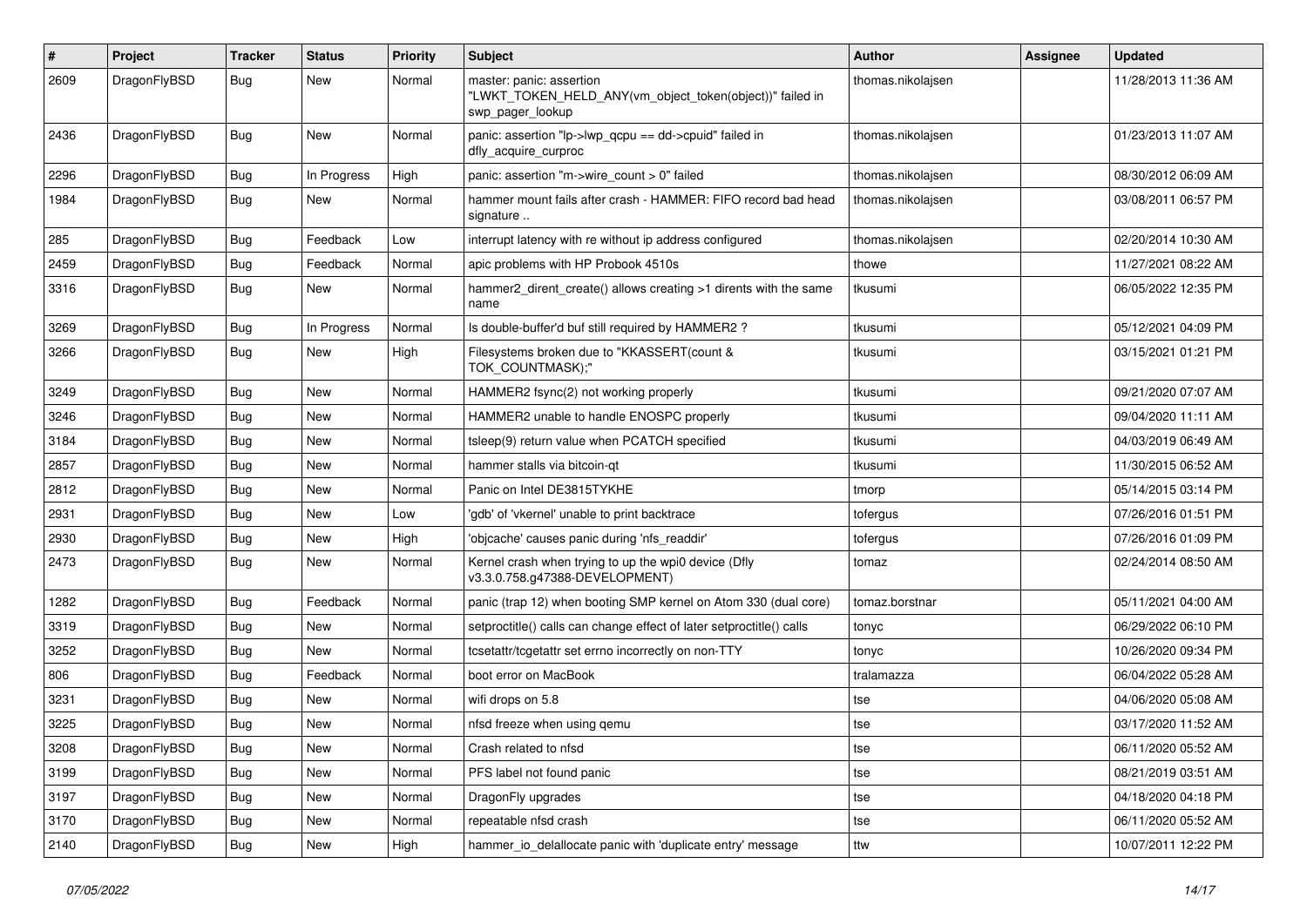| $\vert$ # | Project      | <b>Tracker</b> | <b>Status</b> | <b>Priority</b> | Subject                                                                                                   | <b>Author</b> | <b>Assignee</b> | <b>Updated</b>      |
|-----------|--------------|----------------|---------------|-----------------|-----------------------------------------------------------------------------------------------------------|---------------|-----------------|---------------------|
| 3196      | DragonFlyBSD | Bug            | <b>New</b>    | Normal          | test issue after redmine upgrade (2)                                                                      | tuxillo       |                 | 07/05/2019 04:33 AM |
| 3157      | DragonFlyBSD | Bug            | <b>New</b>    | Normal          | TP-Link UE300 not working in 5.2-RELEASE                                                                  | tuxillo       |                 | 11/15/2018 02:08 PM |
| 2647      | DragonFlyBSD | <b>Bug</b>     | <b>New</b>    | Normal          | HAMMER panic on 3.6.0                                                                                     | tuxillo       |                 | 05/11/2021 03:54 AM |
| 2641      | DragonFlyBSD | Bug            | <b>New</b>    | Normal          | Panic when loading natapci as module                                                                      | tuxillo       |                 | 05/11/2021 03:54 AM |
| 2638      | DragonFlyBSD | Bug            | Feedback      | High            | Fix machdep.pmap_mmu_optimize                                                                             | tuxillo       |                 | 05/11/2021 04:07 AM |
| 2636      | DragonFlyBSD | <b>Bug</b>     | Feedback      | Low             | Add -x flag to iostat (a la solaris)                                                                      | tuxillo       |                 | 05/11/2021 04:07 AM |
| 2631      | DragonFlyBSD | Bug            | In Progress   | Low             | Verify library versioning current with full package build and switch it<br>on (after publishing packages) | tuxillo       |                 | 05/11/2021 04:06 AM |
| 2630      | DragonFlyBSD | Bug            | New           | Normal          | Bring in latest iconv fixes from FreeBSD10 as well as csmapper<br>updates                                 | tuxillo       |                 | 05/11/2021 03:54 AM |
| 2629      | DragonFlyBSD | <b>Bug</b>     | New           | Normal          | Replace gcc44 with llvm34, clang34, and libc++                                                            | tuxillo       |                 | 06/02/2014 02:30 PM |
| 2556      | DragonFlyBSD | <b>Bug</b>     | Feedback      | Normal          | DragonFly v3.5.0.81.gd3479 - Process signal weirdness                                                     | tuxillo       |                 | 12/17/2013 03:48 PM |
| 2498      | DragonFlyBSD | Bug            | <b>New</b>    | Normal          | DFBSD v3.2.2-RELEASE - LIST FIRST(&bp->b dep) == NULL"<br>failed in vfs vmio release                      | tuxillo       |                 | 05/31/2022 04:09 PM |
| 2495      | DragonFlyBSD | <b>Bug</b>     | New           | High            | DFBSD v3.3.0.960.g553fe7 - ocnt != 0" failed in<br>prop_object_release                                    | tuxillo       |                 | 05/31/2022 04:08 PM |
| 2351      | DragonFlyBSD | <b>Bug</b>     | In Progress   | Normal          | DFBSD v3.1.0.579.g44ccf - Stuck during startup, random freezes                                            | tuxillo       |                 | 04/24/2012 08:21 AM |
| 2345      | DragonFlyBSD | Bug            | In Progress   | Normal          | DFBSD v3.1.0.457.gd679f - NFS panic on diskless station                                                   | tuxillo       |                 | 04/07/2012 05:22 PM |
| 2283      | DragonFlyBSD | <b>Bug</b>     | New           | Normal          | DFBSD DragonFly v2.13.0.957.g4f459 - pmap_release: page<br>should already be gone 0xc27120bc              | tuxillo       |                 | 01/23/2012 03:03 AM |
| 2282      | DragonFlyBSD | <b>Bug</b>     | In Progress   | Normal          | gdb segfaults with certain corefiles                                                                      | tuxillo       |                 | 01/18/2012 04:40 PM |
| 2224      | DragonFlyBSD | <b>Bug</b>     | <b>New</b>    | Normal          | v2.13.0.291.gaa7ec - Panic on fq while installing world                                                   | tuxillo       |                 | 11/18/2011 01:40 AM |
| 2171      | DragonFlyBSD | Bug            | New           | Normal          | DFBSD v2.13.0.151.gdc8442 - panic: assertion "(*ptep &<br>$(PG_MANAGED PG_V)) == PG_V"$                   | tuxillo       |                 | 11/04/2011 05:06 PM |
| 2166      | DragonFlyBSD | <b>Bug</b>     | <b>New</b>    | Normal          | DFBSD v2.13.0.109.g05b9d - Strange lockups                                                                | tuxillo       |                 | 10/29/2011 11:20 AM |
| 2129      | DragonFlyBSD | Bug            | <b>New</b>    | Normal          | DFBSD v2.11.0.661.gf9438 i386 - panic: lockmgr thrd_sleep                                                 | tuxillo       |                 | 09/05/2011 09:49 AM |
| 2084      | DragonFlyBSD | <b>Bug</b>     | New           | Normal          | DFBSD v2.11.0.242.g4d317 - panic: zone: entry not free                                                    | tuxillo       |                 | 07/03/2012 01:23 AM |
| 2078      | DragonFlyBSD | Bug            | <b>New</b>    | Normal          | DFBSD i386 v2.11.0.201.g3ed2f - Panic during installworld into a<br>vn0 device                            | tuxillo       |                 | 05/19/2011 07:50 PM |
| 1959      | DragonFlyBSD | <b>Bug</b>     | <b>New</b>    | Normal          | DFBSD v2.9.1.422.gc98f2 - Panic during boot - IPv6 and PF                                                 | tuxillo       |                 | 01/13/2011 03:37 AM |
| 1867      | DragonFlyBSD | <b>Bug</b>     | New           | Normal          | it(4) motherboard and fan problems                                                                        | tuxillo       |                 | 07/08/2011 10:48 AM |
| 1332      | DragonFlyBSD | <b>Bug</b>     | Feedback      | Normal          | DFBSD 2.2 - Booting usbcdrom/usbsticks on thinkpad hangs on<br>"BTX Halted"                               | tuxillo       |                 | 05/11/2021 04:00 AM |
| 2490      | DragonFlyBSD | Bug            | New           | Normal          | nmalloc should color addresses to avoid cache bank conflictsw                                             | vsrinivas     |                 | 06/10/2014 05:51 AM |
| 2489      | DragonFlyBSD | <b>Bug</b>     | New           | Normal          | nmalloc doesn't cache VA for allocations > 8KB                                                            | vsrinivas     |                 | 06/10/2014 05:51 AM |
| 2360      | DragonFlyBSD | Bug            | In Progress   | Normal          | Wishlist: virtio driver import                                                                            | vsrinivas     |                 | 06/04/2022 04:16 AM |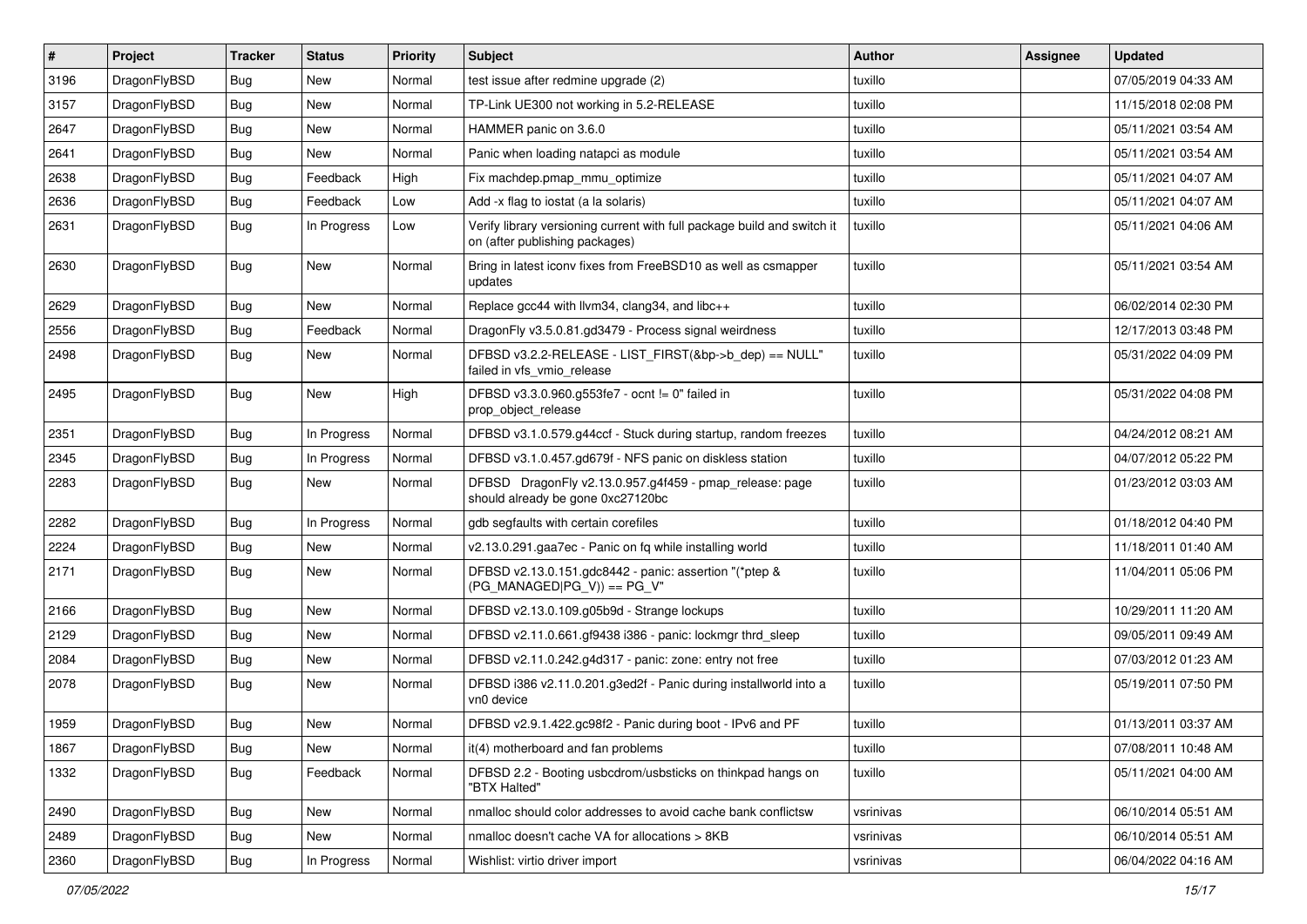| $\sharp$ | Project      | <b>Tracker</b> | <b>Status</b> | <b>Priority</b> | Subject                                                                                    | <b>Author</b>    | Assignee | <b>Updated</b>      |
|----------|--------------|----------------|---------------|-----------------|--------------------------------------------------------------------------------------------|------------------|----------|---------------------|
| 2154     | DragonFlyBSD | <b>Bug</b>     | <b>New</b>    | Normal          | vkernel copyout() doesn't return EFAULT on error                                           | vsrinivas        |          | 10/20/2011 03:53 AM |
| 2136     | DragonFlyBSD | <b>Bug</b>     | <b>New</b>    | Normal          | socketpair() doesn't free file descriptors on copyout failure                              | vsrinivas        |          | 04/05/2013 09:13 AM |
| 2085     | DragonFlyBSD | Bug            | New           | Normal          | panic: assertion: (m->flags & PG_MAPPED) == 0 in<br>vm_page_free_toq                       | vsrinivas        |          | 06/10/2011 07:48 AM |
| 2081     | DragonFlyBSD | Bug            | Feedback      | Normal          | Panic on device "detach" / "failure"                                                       | vsrinivas        |          | 02/29/2012 07:11 AM |
| 2071     | DragonFlyBSD | Bug            | <b>New</b>    | High            | Panic on assertion: (int)(flg->seq - seq) > 0 in hammer_flusher_flush<br>after inode error | vsrinivas        |          | 06/12/2011 07:59 AM |
| 1861     | DragonFlyBSD | Bug            | <b>New</b>    | Normal          | panic via kprintf (lockmgr called in a hard section)                                       | vsrinivas        |          | 10/11/2010 12:56 AM |
| 1749     | DragonFlyBSD | Bug            | In Progress   | Normal          | HAMMER fsstress panic in hammer_flush_inode_core<br>'ip->flush_state != HAMMER_FST_FLUSH'  | vsrinivas        |          | 05/11/2021 04:06 AM |
| 1744     | DragonFlyBSD | <b>Bug</b>     | In Progress   | Normal          | HAMMER fsstress panic in hammer_setup_child_callback                                       | vsrinivas        |          | 05/11/2021 04:05 AM |
| 1661     | DragonFlyBSD | Bug            | In Progress   | Normal          | panic on password entry mount smb filesystem                                               | vsrinivas        |          | 11/27/2021 08:29 AM |
| 1185     | DragonFlyBSD | Bug            | <b>New</b>    | High            | need a tool to merge changes into /etc                                                     | wa1ter           |          | 02/18/2014 06:02 AM |
| 3124     | DragonFlyBSD | Bug            | <b>New</b>    | High            | DragonFlyBSD 5.0.2 with Hammer2 with UEFI install doesn't boot                             | wiesl            |          | 06/18/2019 05:07 AM |
| 2886     | DragonFlyBSD | Bug            | New           | Normal          | dragonfly mail agent: sending a testmail causes high system load                           | worf             |          | 02/05/2016 05:53 AM |
| 2287     | DragonFlyBSD | Bug            | <b>New</b>    | Normal          | HAMMER(ROOT) Illegal UNDO TAIL signature at<br>300000001967c000                            | y0n3t4n1         |          | 11/07/2018 01:22 AM |
| 2840     | DragonFlyBSD | Bug            | <b>New</b>    | Normal          | wrong voltage is reported                                                                  | yellowrabbit2010 |          | 09/11/2015 06:09 PM |
| 2797     | DragonFlyBSD | Bug            | In Progress   | Low             | vkernels with & without machdep.pmap mmu optimize                                          | yellowrabbit2010 |          | 11/27/2021 08:06 AM |
| 604      | DragonFlyBSD | Bug            | In Progress   | Normal          | 1.8.1-RELEASE - clock runs fast on mainboard ASUS P5A-B                                    | yeti             |          | 05/11/2021 03:55 AM |
| 2324     | DragonFlyBSD | Bug            | New           | Normal          | natacotrol support > 2TB not working even after the ftigeot patch                          | zenny            |          | 03/03/2012 01:00 AM |
| 3224     | DragonFlyBSD | Bug            | <b>New</b>    | Normal          | Kernel panic when trying to ping6                                                          | zhtw             |          | 03/08/2020 08:55 AM |
| 1920     | DragonFlyBSD | Bug            | New           | High            | system hangs                                                                               | zhtw             |          | 11/22/2010 08:59 AM |
| 3041     | DragonFlyBSD | Submit         | New           | Normal          | firmware: Remove embedding of multiple images in one module.                               | Anonymous        |          | 12/25/2020 02:15 AM |
| 1398     | DragonFlyBSD | Submit         | In Progress   | Normal          | hdestroy(3) restricts hash key to point to malloc'ed space                                 | Anonymous        |          | 08/20/2021 04:06 PM |
| 3227     | DragonFlyBSD | Submit         | <b>New</b>    | Normal          | Add HAMMER2 instructions in the installation medium README                                 | daftaupe         |          | 03/26/2020 03:34 PM |
| 2790     | DragonFlyBSD | Submit         | New           | Low             | filedesc softrefs increment code factoring                                                 | dclink           |          | 02/21/2015 04:00 AM |
| 3147     | DragonFlyBSD | Submit         | <b>New</b>    | Normal          | Enable headless installation                                                               | ddegroot         |          | 10/09/2018 01:25 PM |
| 3276     | DragonFlyBSD | Submit         | New           | Normal          | Add option controlling whether gpt expand expands the last partition<br>(needs testing)    | falsifian        |          | 07/10/2021 03:35 AM |
| 2122     | DragonFlyBSD | Submit         | New           | Normal          | [Review] Fixes to the VFS layer                                                            | ftigeot          |          | 05/31/2022 03:25 PM |
| 3206     | DragonFlyBSD | Submit         | <b>New</b>    | Normal          | update psm/kbd to FreeBSD 12.0 code                                                        | htse             |          | 10/05/2019 03:49 PM |
| 3201     | DragonFlyBSD | Submit         | <b>New</b>    | Normal          | Fixes make search display                                                                  | htse             |          | 08/20/2021 04:02 PM |
| 2098     | DragonFlyBSD | Submit         | New           | Normal          | [PATCH] correct ath man page example<br>(/usr/src/share/man/man4/ath.4)                    | nobody           |          | 11/15/2011 12:27 AM |